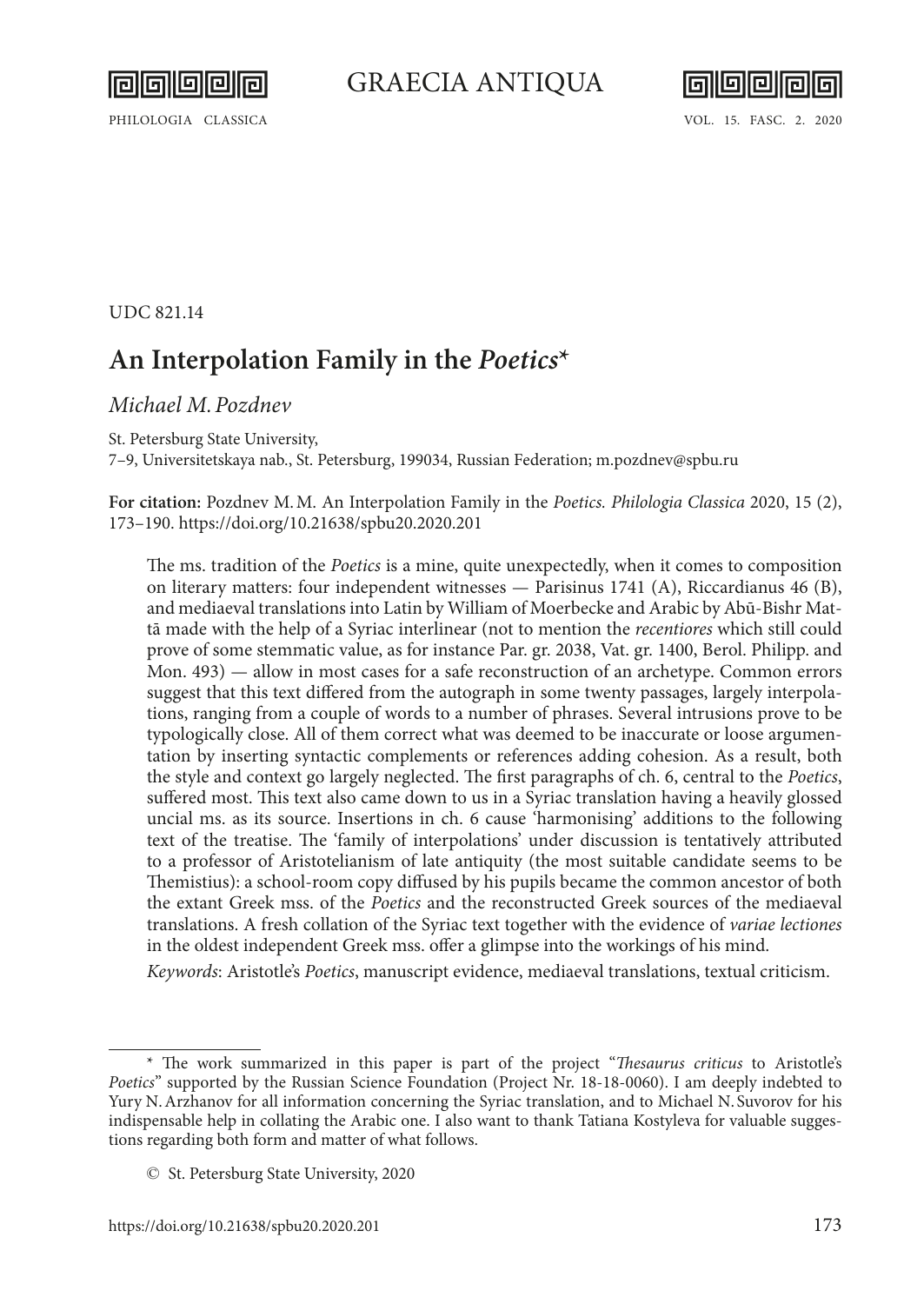It is but common knowledge that the Aristotelian *Poetics* reached a wide intellectual public with the  $16<sup>th</sup>$  century translations and voluminous exegetic commentaries of which the outgoing Cinquecento already saw no less than six.1 Teachers of classics might know that this triumphal comeback had been prepared by the extensive scribal activity of late Byzantine and Italian copyists resulting in some 30 humanist mss.<sup>2</sup> previous to the 1508 Aldine *editio princeps*. <sup>3</sup> But probably only experts are aware of the fact that the *Poetics* was likewise popular with the mediaeval scribes and scholars, however peculiar its content may have appeared to their minds. The text is witnessed astonishingly well for a treatise on a matter in which the Middle Ages displayed little or no interest.<sup>4</sup> Apart from some deeply contaminated *recentiores* that might still prove disputable as regards their provenance,<sup>5</sup> the editors have at their disposal two Greek codices of equal stemmatic value, Parisinus gr. 1741 (A) and Riccardianus 46 (B), dating back to the 10<sup>th</sup> and the 12<sup>th</sup> centuries respectively, a Latin translation by William of Moerbecke made in 1278 from the ms. independent from either of these (Φ)6 and an Arabic translation by Abū-Bishr Mattā b. Yūnus created about the beginning of the  $10<sup>th</sup>$  c. (Ar) which, again, derives ultimately from a sovereign Greek source  $(\Sigma)$ .<sup>7</sup> To this comes a short fragment of the Syriac translation, cited by Jakob bar Shakko (†1241) in his *Book of the dialogues* (Syr). The Syriac version is

<sup>3</sup> Sicherl 1992, 113–116 supports Lobel 1933, 31–32 in assuming that its primary source has been Parisinus gr. 2038 corrected after Ambrosianus B 78 sup. However, in quite a few cases Ald. coincides with the corrections made in Berolinensis Phillippicus 1599 (196), but differs from the Ambrosianus.

<sup>4</sup> Strange as it might seem, no first-hand references to the *Poetics* by the Byzantine literates have so far been discovered. The thinkers of the Christian West ignored aesthetics. The Arabic poetics was too closely tailored to the local literary and linguistic context to be influenced by Aristotelian critical concepts. The only three original mediaeval philosophers, who make some use of them, largely misapprehending their actual meaning, are al-Fārābī, who was a student of Mattā in Bagdad, Avicenna and Averroes; their attitude is summarized in: Kemal 1991 and 2003 (here esp. 24–27).<br><sup>5</sup> This mostly refers to Parisinus gr. 2038 which has recently been discussed in: Taran 2016, in reply to

Janko 2013. But Vaticanus gr. 1400, Berol. Philippicus and Monacensis 493, to cite just the most pertinent examples, also display peculiar readings and corrections probably inferred from an unknown apograph of A, or, less probably, Φ, but not B which, contrary to Lobel (1933, 18; 30–31), was unknown to the humanist scribes. Corrections by the later hand could derive from the printed editions.

<sup>6</sup> Moerbecke's text (edited in 1953 by Minio-Paluello, *Arist. Lat.* vol. 33) is transmitted by two mss. (Toletanus Capit. 47.10, ca. 1280, and Etonensis 129, ca. 1300) which agree with each other in nearly all problematic cases.

<sup>7</sup> The ms. is the celebrated Parisinus ar. 2346 (Ancien fonds Arabe 882 a) of the 11<sup>th</sup> c., first published by Margoliouth (1887). On which see Gutas 1998, 147. The monumental posthumous edition by Tkatsch (Vol.I 1928, Vol.II 1932) is at some places supplemented and corrected by Gutas in his notes to the 'Editio maior'.

<sup>&</sup>lt;sup>1</sup> Listed by Schrier (1998, 21–30). The seventh could have been supplied by Gian Vincenzo Pinelli († 1601), but he did not manage to bring it to print. His ms., Ambrosianus 647 (P 204 sup.), consists of 51 fol. in Quadro covered with notes in Italian. Casual observation has revealed that Pinelli dealt rather with exegesis in general than with particular text issues. Of the "great commentaries" (cf. Weinberg 1953, 100) Vincenzo Maggi (1550) and especially Pietro Vettori (1560) are the most successful as concerns emendation.

A total of 39 late ms. dating from ca. mid-15<sup>th</sup> to the beginning of  $19<sup>th</sup>$ c. is now registered. 29 were collated by Lobel (1933); Harlfinger and Reitsch (1970, 37–42) added further two. All other collations including that made by Tarán for his and Gutas' 2012 "Editio maior" are selective. The collation of all known copies has been accomplished for *Thesaurus criticus* (see n. 1). The apographs prove to be of no little, should it only be heuristic, value, to say nothing of their importance for the reception studies, of which an instance is given in: Pozdnev 2019.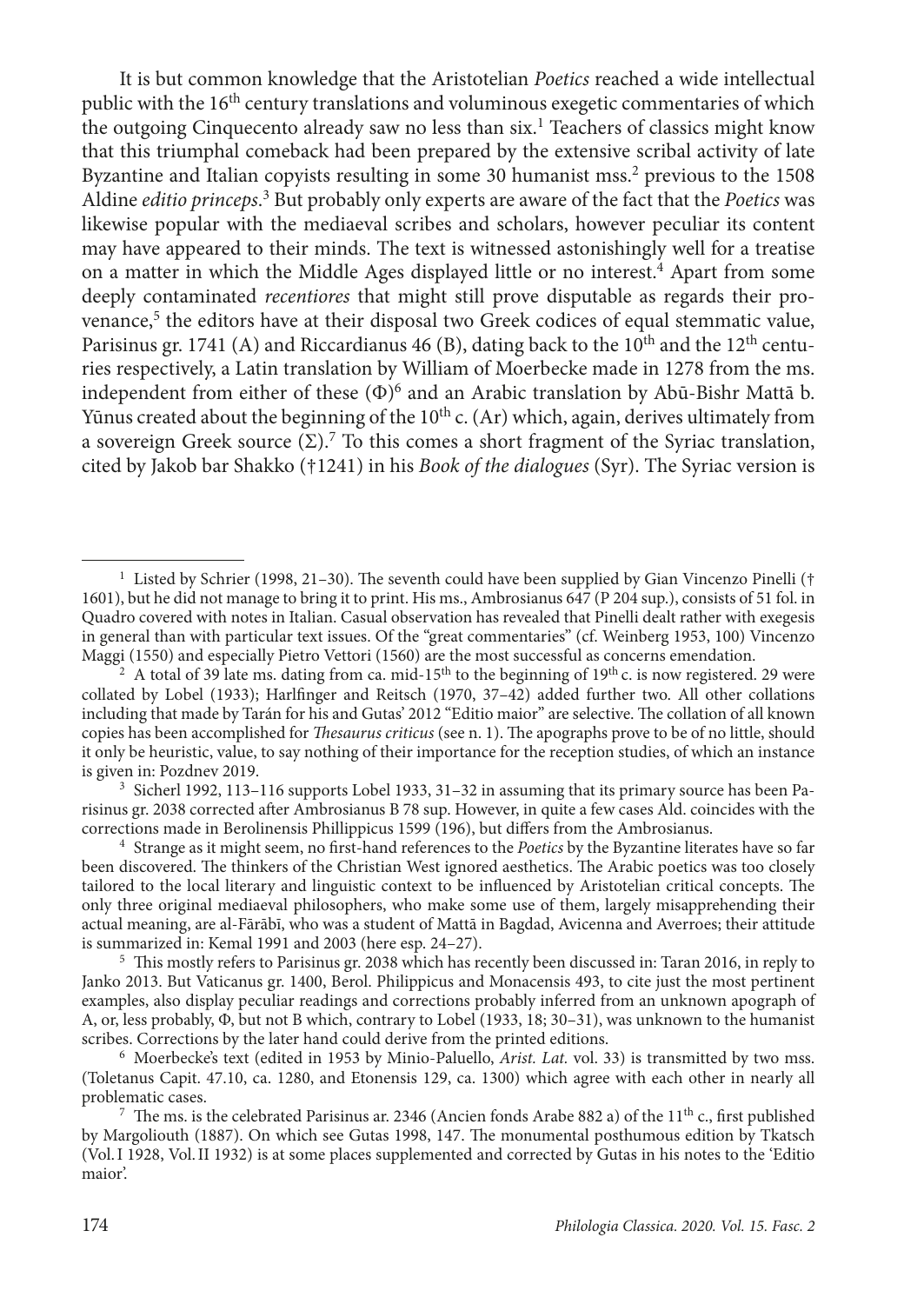supposed to have been the basis for the Arabic and thus the earliest surviving document of the tradition.8

The main branches of the paradosis are geographically and culturally dispersed so as to create an impression of far-reaching openness. There certainly existed an archetype  $(\omega^9)$  other than in the hand of Aristotle himself or his writing attendants: a number of mistakes and omissions common to all mentioned witnesses are of a later origin; some of these we examine below in detail, and some are listed in the last footnote. But what could its nature possibly be? Was it a Late Ancient recension or a Byzantine school copy? Given the present state of knowledge, every date between ca. 80–60 BC (the famous Tyrannion's edition of Aristotle's and Theophrast's writings reported by Strabo<sup>10</sup>) and the mid-9<sup>th</sup> c. AD (the latest possible date of the Greek ms. used by the Syriac translator $^{11}$ ) can be considered. There remains uncertainty concerning the script of the hypothetic protograph. Was it in uncial letters or, perhaps, already in minuscule? Did it contain glosses or other comments in any form? To clarify all this is clearly a demanding task, as multiple transmission-indicative passages should be scrutinized. Yet there are some cases that seem to be especially instructive for elucidating the appearance of the common ancestor, while the data of textual criticism at our disposal are vast enough to promptly provide additional evidence. One such case is examined below. It is a series of analogous interpolations traceable in more than one passage of the *Poetics*, but mainly in the paragraphs following the definition of tragedy in chapter VI.This section is witnessed by all the aforementioned sources including the Syriac. It has been the object of most attention since the earliest stage of text reproduction:<sup>12</sup> any scholar or copyist, ancient or mediaeval, could supply

<sup>8</sup> As follows from the analysis by Gutas (2012, 108–109), partly confirmed by the collation carried out anew for *Thesaurus criticus* (see n. 1 above), the relationship between Ar. and Syr. is more complicated than usually assumed. That Abu-Bishr in some of his unfortunate renderings follows the Syriac source is fairly apparent. But it is likewise clear that other erroneous readings of Syr. are avoided in Ar.; for more details see below, n. 12, 15, 31 and 46.

 $9 \Omega$  in Tarán's sigla, though the majuscule, perhaps, is more appropriate for the text written or dictated by Aristotle himself.

<sup>&</sup>lt;sup>10</sup> 13.1.54. The editions produced by βιβλιοπῶλαί τινες γραφεῦσι φαύλοις χρώμενοι καὶ οὐκ ἀντιβάλλοντες (if we should believe this part of Strabo's story) must have become obsolete after the corpus was edited anew by Andronicus who collated a lot of antigrapha and inscribed the rolls: Plut. *Sulla*  26; Porph. *Vit. Plot.* 24; for the discussion see Hatzimichali 2013, 15–23. That a copy of the *Poetics* in Andronican recension has survived to become an ancestor of A,  $\Phi$ , B and  $\Sigma$  is barely thinkable. But in any case, it might have been one of its descendants scattered in the ancient libraries, from which a number of mistakes and omissions (as in 1456a2–3 discussed below) were transmitted to the source of ω.

<sup>11</sup> At present there is no certainty as to the *terminus ante quem* of Syr. and, respectively, of Σ. The only thing established so far is that, contrary to the earlier belief, the Syriac translation cannot be attributed to Ishaq b. Hunain, who flourished in the second half of the 9<sup>th</sup> c. In a tentative 'scenario' Gutas considers the late 8th c. as the approximate date of the Syriac translation. By that time the copies of Greek ms. containing the *Poetics* were kept in "the libraries of the Nestorian Christian monasteries in northern Iraq" (Gutas 2012, 108). Yury N.Arzhanov, who is about to give a new edition of *fragmentum Syriacum*, believes that by 780s the translation was already completed. The dating of Syr. largely relies on the interpretation of Patriarch Timothy's letters (*Ibid*. 80, test. 3–4) and cannot be discussed here at length. Anyway, there is all ground to conclude that the Eastern branch of transmission begins to ramify around 700, and thus the time span for an archetype in question should be narrowed to ca.  $1<sup>st</sup> - 7<sup>th</sup>$  c. which is an extended period indeed.

 $12$  The interest in enigmatic catharsis-formula is manifest already in neoplatonic scholarship (Iambl. *Myst.* 1, 11; Procl. *In Plat. Rem publ.* 1, 42, 10–16; Olymp. *In Alcib.* 54–55). It is then reflected in both Syriac and Arabic interpretative renderings of 1449b28–29, but also e. g. in a gloss on ἐλεεινῶν (1452b32– 33 ταύτην φοβερῶν καὶ ἐλεεινῶν εἶναι μιμητικήν) included in the Arabic text (Tkatsch 1928, 246).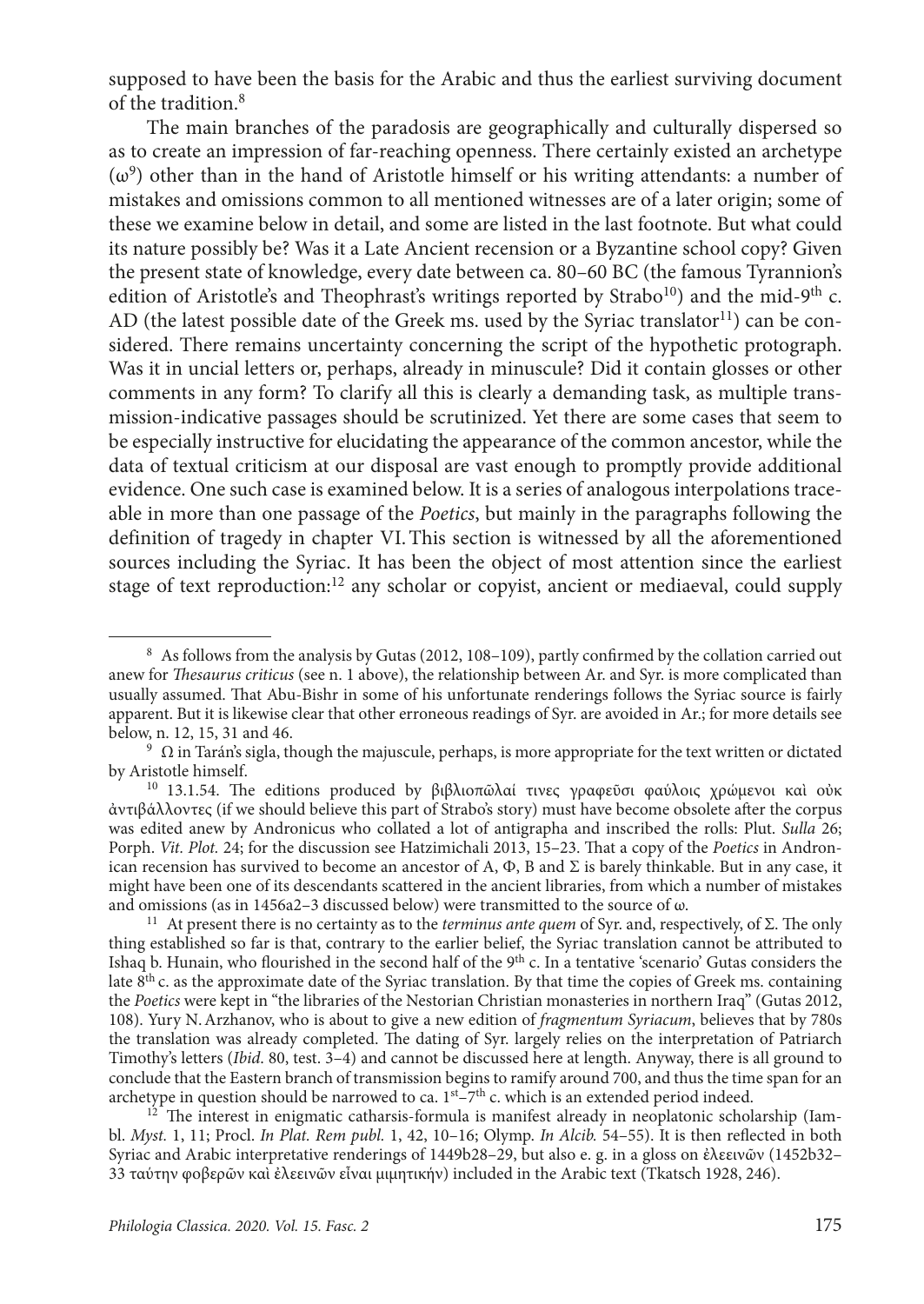what he considered an improvement on the Aristotelian text and thought. In the following an attempt is made to detect traces of that work.

The first passage in need of revision is close to the beginning of the chapter. Having defined tragedy in a rather peculiar way, Aristotle then takes some care to clarify what is meant by ἡδυσμένω λόγω χωρὶς ἑκάστω τῶν εἰδῶν ἐν τοῖς μορίοις (the second colon of the definition, 1449b25–26). This surely needs clarification, since ἡδυσμένῳ is metaphoric and the subordinate modifiers are arranged in an almost perplexing manner: it is quite clear, why both A and B read ἑκάστου, and the Eastern translations perceive χωρίς as a preposition, the implication being that Σ could have had ἑκάστου as well. The mistake<sup>13</sup> caused by irregularity of expression is little informative for the filiation, especially as Φ seems to have escaped it: Moerbecke translates χωρὶς by *seorsum*, not by *sine*. 14 Equally confusing is the final syntagma. While μόρια (viz. τῆς τραγῳδίας) might be readily understood as 'smaller parts', or sections, of tragedy like prologue or stasimon, εἴδη is vague enough to encompass any meaning, either technical or not. Aristotle explains that 'sweetened' signifies metrical and musical forms of speech: λέγω δὲ ἡδυσμένον μὲν λόγον τὸν ἔχοντα ῥυθμὸν καὶ ἁρμονίαν καὶ μέλος (1449b28-29). "Harmony" normally goes together with "rhythm" to signify two main musical means. Illustrative parallels in the *Poetics* are 1447a23–24 (ἁρμονίᾳ μὲν καὶ ῥυθμῷ χρώμεναι μόνον ἥ τε αὐλητικὴ καὶ ἡ κιθαριστικὴ) and 1448b20-21 (κατὰ φύσιν δὲ ὄντος ἡμῖν τοῦ μιμεῖσθαι καὶ τῆς ἁρμονίας καὶ τοῦ ῥυθμοῦ); cf. *Pol.* 1340b17; 1341b19; *Rhet.* 1403b17. But μέλος cannot be attached to ῥυθμὸς καὶ ἁρμονία in a way it stands in the above cited text. Λόγος ὁ ἔχει μέλος is an impossible expression. "Rhythm, harmony *and song*" looks absurd, because song virtually is speech embellished by rhythm and harmony. Kassel was right in following Tyrwhitt who athetized καὶ μέλος, Gallavotti and Tarán wrongly let it stay.15 The interpolation common to all witnesses could not have been made independently by A, B,  $\Phi$  and  $\Sigma$ . Supposedly, καὶ μέλος goes back to the maker of ω, whose reasons are shortly to be determined.

The rhythm, or metre (cf. 1448b21: τὰ γὰρ μέτρα ὅτι μόρια τῶν ῥυθμῶν ἐστι φανερὸν), can effortlessly make its work without the aid of harmony (cf. 1447a26–27: αὐτῷ δὲ τῷ

<sup>15</sup> Gallavotti is almost obsessively conservative, but καὶ μέλος is retained also by Dupont-Roc/Lallo (1980) and Guastini (2010), to name the editors of the last decades. Vettori was the first to suspect μέλος. Ηe replaced it with μέτρον. Cf. Tyrwhitt 1794, 140: "Victorius pro μέλος legit μέτρον, quia μέλος et ἁρμονία idem valent. Sed etiam μέτρον et ῥυθμός idem valent. …Voces igitur καὶ μέλος potius delendas credo, ut ex glossemate ortas." After Tyrwhitt the athetesis was argued for by Spengel 1841, 1263.

<sup>13</sup> Emended by Reiz (1786, 12) and then by Tyrwhitt in the significant 1794 edition (pp. 137–138); the correct meaning is supposed already by Alessandro dei Pazzi's translation (a 1536 Aldine ed.) "separatim singulis generibus in partibus agentibus", though the parallel Greek text edited by his son Guillelmo reproduces the vulgate reading.

 $14$  Moerbecke's translation is very different from that of Mattā. The latter interprets almost every pattern he pretends to have understood, expands the original and glosses on it in trying to convey the meaning of things he had never heard of. What he creates is a chaotic combination of literalism and abstraction. In both he could have been misguided by the Syriac source (which he sometimes misreads). The Arabic of his translation is so bewilderingly confused that in many places the text is hardly readable at all. It must have been typical of all Mattā's translations (of which only the *Poetics* survives), and he was justly blamed for that by his contemporaries: Margoliouth 1905, 86. The text might have been an outline intended for those who were trained in Mattā's school. On the contrary, Moerbecke is strict and cold. He uses no intermediaries and obviously does not need any. He strongly adheres to the style of mirror-translating, mastering it well enough to make an impression that he understands most of the patterns he writes about. In this he is greatly helped by the structure of Latin which is far closer to Greek than the Semitic languages. Нis wording is thoughtful but rather poorly chosen (cf. the indices in: Minio-Paluello 1953) and could serve the reconstruction of small words with far more certainty than that of Mattā.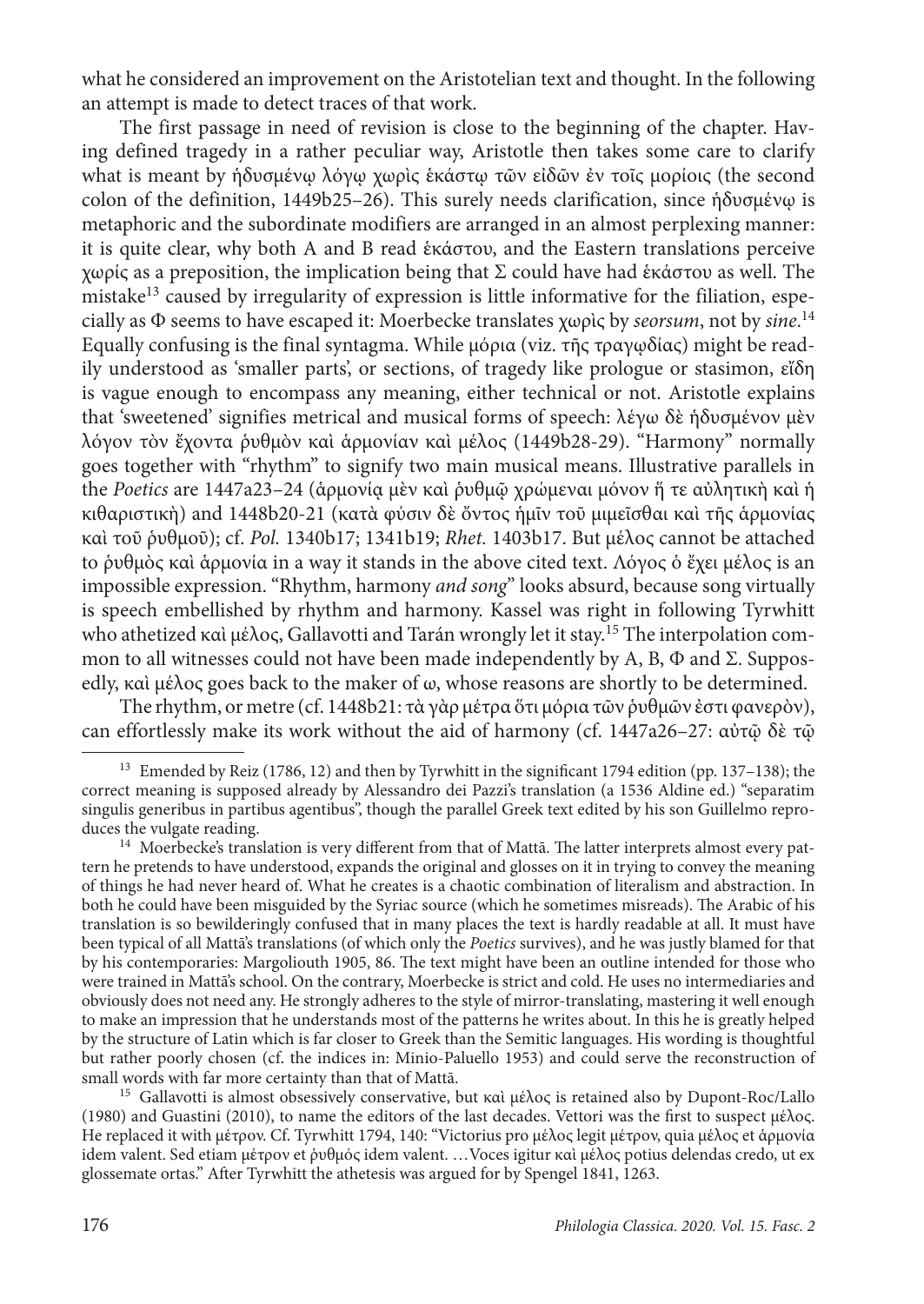ῥυθμῷ μιμεῖται χωρὶς ἁρμονίας ἡ τῶν ὀρχηστῶν). All segments of tragedy are metrical but not all of them musical. This should help us to grasp the sense of a second Aristotelian comment immediately following the first one: τὸ δὲ χωρὶς τοῖς εἴδεσι τὸ διὰ μέτρων ἔνια μόνον περαίνεσθαι καὶ πάλιν ἕτερα διὰ μέλους (1449b29–31, here the instrumental dative is reproduced by Α, Β and Φ thus justifying ἑκάστῳ in the preceding colon, whereas Syr. and Ar. render the text, again, as if it had χωρὶς τῶν εἰδῶν). 'Metres' are substituted for 'rhythm', and thus one could infer (as Bywater actually  $\text{did}^{16}$ ) that 'song' is synonymous with 'harmony'. Yet, μέλος comprises both harmony and rhythm. Choral parts and monodies are, of course, metrical. Aware of this difference the interpolator pedantically added καὶ μέλος to supposedly insufficient ῥυθμὸν καὶ ἁρμονίαν. 17 The question is, whether he inferred the words himself or was it a transfer, more or less mechanical, from an annotated text, the motifs of an annotator being then purely didactic. The lengthier interpolations examined below might shed some light on this point.

In the lines under focus μόρια (let out elliptically after ἔνια and ἕτερα) exhibits no cladistic meaning, even less than in 1448b21, where it has the same etymological sense of a 'smaller part': metre is not a species,<sup>18</sup> but one of the constituents, or properties, of rhythm (others being, for instance, tempo and intensity). Neither do εἴδη bear any specific connotation. Aristotle avoids saying anything like "there are two kinds of speech embellishments"; he does not itemize εἴδη τῶν ἡδυσμάτων in a way he enumerates and specifies τραγῳδίας εἴδη in chapter XVIII, 1455b32–56a3. Still, εἴδη denoting 'species', as in ch. XVIII, is so characteristic of his vocabulary that the word, especially accompanied by μόρια, is not so lightly passed by: it lingers in the reader's mind ready to be remembered on an appropriate occasion.

Next a reader is offered several appendices to the core definition. The description of the six 'parts', or 'elements', of tragedy is shaped in similar syntactic structures and remarkably rich in repetitions (cf. 1449b37: οὓς ἀνάγκη ποιούς τινας εἶναι, 49b38–50a1: τὰς πράξεις εἶναί φαμεν ποιάς τινας, 50a6–7: καθ᾽ ὃ ποιούς τινας εἶναί φαμεν τοὺς πράττοντας, and then again, 50a8–9: καθ' ὃ ποιά τις ἐστὶν ἡ τραγῳδία), some of them doubtlessly auctorial, others perhaps not. Initially, Aristotle employs the same term he has just used for the formal subdivisions of tragic play: ἐπεὶ δὲ πράττοντες ποιοῦνται τὴν μίμησιν, πρῶτον μὲν ἐξ ἀνάγκης ἂν εἴη τι μόριον τραγῳδίας ὁ τῆς ὄψεως κόσμος (1449b32–33). 19 The iteration

<sup>16</sup> Bywater 1909, 161: "The καί is explanatory, μέλος being added as a synonym to explain ἁρμονία". In retaining καὶ μέλος Bywater is misled by the doubtful parallels he had found for μέλος καὶ μέτρα (*Probl*. 920a12: πολλαπλάσια… τὰ μέλη ἐν ταῖς τραγῳδίαις τῶν μέτρων; Plat. *Symp.* 187d; Lysis 205a; Isocr. 191b). He seems to assume that Aristotle wanted to explain a more specific term with a common one. However, it is hardly possible to explain άρμονία with μέλος: song is rhythm enriched by harmony. Άρμονία is used by Aristotle in numerous difficult contexts without any explanation; ἁρμονία καὶ ῥυθμός ("les élément mélodique et rythmique", as Dupont-Roc and Lallot elegantly put it) is utterly self-sufficient.

<sup>17</sup> In the similar way καὶ μέτρον is inferred in ch. I, 1447b25: οἷον ῥυθμῷ καὶ μέλει καὶ μέτρῳ. Citing the tricolon Brescia (1984, 58–59) asserts that καὶ μέλος should be retained. But καὶ μέτρῳ in 47b25, contrary to καὶ μέλος in 49b29, is not out of place, if we consider the examples that follow: ἥ τε τῶν διθυραμβικῶν ποίησις καὶ ἡ τῶν νόμων καὶ ἥ τε τραγῳδία καὶ ἡ κωμῳδία. After nomos which can be pure music Aristotle mentions the dramatic genres, and thus needs a specific element of rhythm appliable to them.

<sup>&</sup>lt;sup>18</sup> Cf. Bywater 1909, 11: "Imitation, then, being natural to us — as also the sense of harmony and rhythm, the metres being obviously species of rhythms…" In contrast to other constituents of rhythm metres are 'fractional' (τμητά) and thus should not be used in oration (*Rhet.* 1408b29, Bywater's conjecture τμήματα is misleading; cf. the commentary by Lucas 1972, 74).

<sup>&</sup>lt;sup>19</sup> Aristotle makes little effort to fully elaborate his thought: the reader is left to conjecture, why the non-narrative mode of delivery (πράττοντες) presupposes visualization (ὄψεως κόσμος must be peri-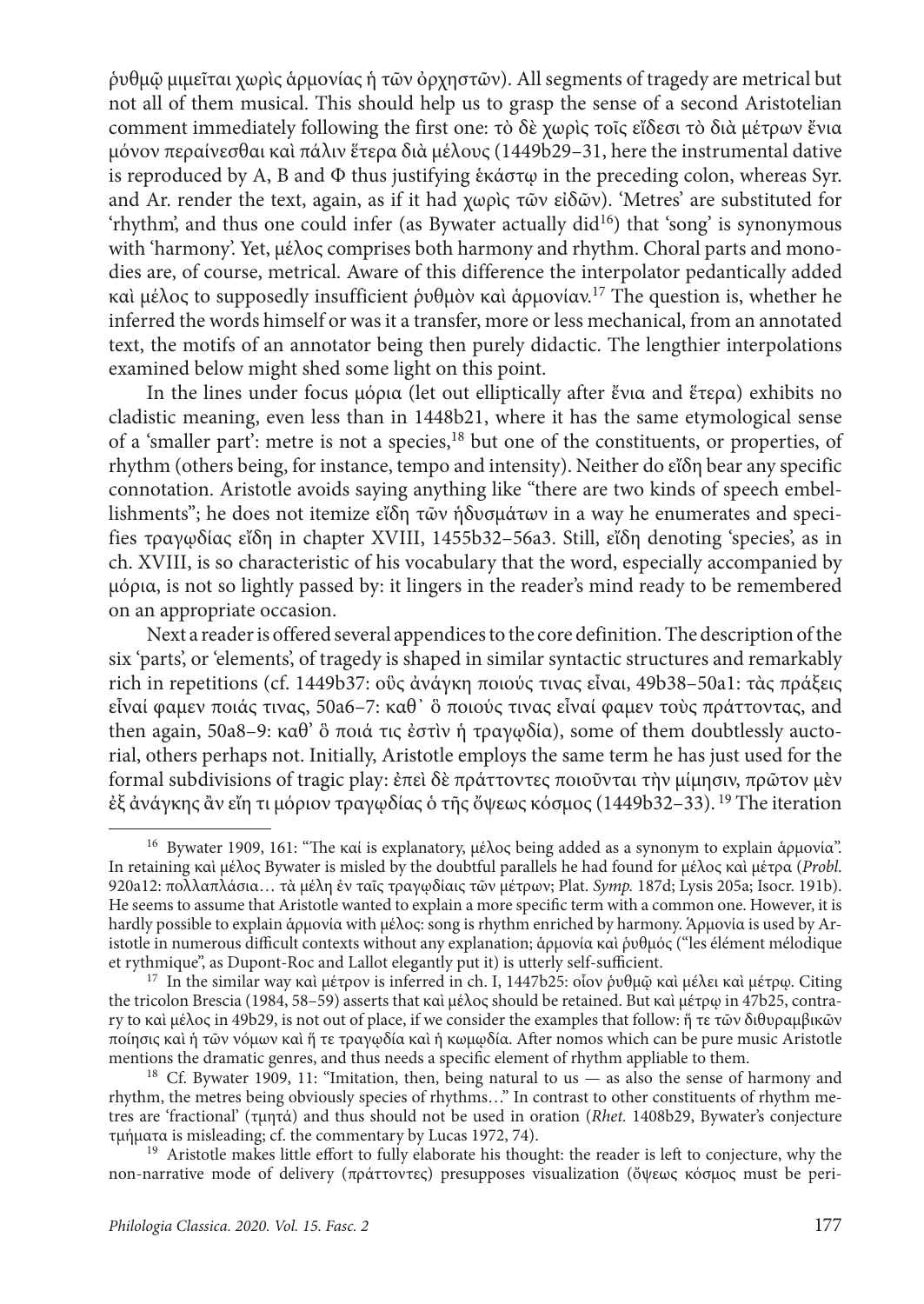seems to be deliberate, albeit not intentional, as Aristotle adds τι, presumably to discern μόριον, here meaning 'constituent', from μόρια in the former paragraph. He then decides in favour of variety choosing μέρη to define basic components of the tragic genre. These he catalogues briefly, building on the classification of mimesis through media, modes and objects discussed in ch. I (1447a16–17).

'Music and word' are perfectly comprehensible as mimetic means; εἶτα μελοποιία καὶ λέξις, ἐν τούτοις γὰρ ποιοῦνται τὴν μίμησιν (1449b33–34) needs no comment. The next following explanation of λέξις and μελοποιία is not only superfluous, but bizarre in thought and weird in expression: λέγω δὲ λέξιν μὲν αὐτὴν τὴν τῶν μέτρων σύνθεσιν, μελοποιίαν δὲ ὃ τὴν δύναμιν φανερὰν ἔχει πᾶσαν (1449b34–36). Clearly, λέξις can signify both poetic diction (as in 1449a23) and spoken dialect (1459a12, cf. *Rhet.* 1408b33). But, contrary to Bywater and others, it cannot possibly mean the "composition of verses", should it be used "in reference to the poet"<sup>20</sup> or in any other reference. A few paragraphs later in the same chapter Aristotle gives an acute general definition of λέξις preceded by a back-reference: λέγω δέ, ὥσπερ πρότερον εἴρηται, λέξιν εἶναι τὴν διὰ τῆς ὀνομασίας ἑρμηνείαν, ὃ καὶ ἐπὶ τῶν ἐμμέτρων καὶ ἐπὶ τῶν λόγων ἔχει τὴν αὐτὴν δύναμιν (1450b14–15). "If the reference is to 6, 1449b34", Bywater comments, "Aristotle must have forgotten [!] the exact terms of his previous formula." Still, to quote Bywater's next utterance, "the point is the same in both instances".21 This sounds even weirder than the above cited 'Aristotelian' passage. The "speech" that "interprets by giving names", and thus "has the same function in verse and prose" is evidently quite another thing than ἡ τῶν μέτρων σύνθεσις, that is to say, the versification of speech. ὥσπερ πρότερον εἴρηται could refer to language as one of mimetic media. Much more credible, however, is that it is put forth by an interpolator with no other aim than to recall his own self-made definition.

The logic of λέξις defined as ἡ τῶν μέτρων σύνθεσις is easily discernible, indeed if we discredit its genuineness. Music encompasses rhythm, resp. metre. The reader easily infers it, because he was previously informed on what the speech embellishments are. But metre is formally absent, tragic play, we are told, has no media except μελοποιία καὶ λέξις. In an attempt to improve on this seeming shortage, the interpolator supplied a notion of λέξις which included metres. He modelled it on the neighbouring phrase, λέγω γὰρ μῦθον τοῦτον τὴν σύνθεσιν τῶν πραγμάτων (1450a4–5; τῶν μέτρων σύνθεσις mirrors σύνθεσις τῶν πραγμάτων), but worded in such a way as to stress his point: αὐτήν empha-

<sup>21</sup> Bywater 1909, 175.

phrastic), especially as he knows that a tragedy goes perfectly well "without movement", its quality being clear "from mere reading" (1462a10–12). Lucas (1972, 99) might be right in interpreting πράττοντες as "the visible actors". A piece can be judged by reading but it is always (at least, to Aristotle's mind) written for staging. It is this uncertainty of expression that induces insertions.

<sup>&</sup>lt;sup>20</sup> Bywater 1909, 162. To support this Bywater has to conjecture λέξιν μὲν ταύτην. Lucas (1972, 99) follows Bywater without accepting ταύτην: "The whole is short for τὴν τῶν ὀνομάτων ἐν μέτρῷ σύνθεσιν". However, letting out the main term is a strange way to shorten, and the accent made on verse would, by all means, contradict the definition given in 1450b14–15. Gottfried Hermann boldly emends αὐτὴν τὴν τῶν ὀνομάτων σύνθεσιν (1802, 16; cf. 116: "Quid metra hic sibi volunt?" etc.). This matches well with ch. XXII, 1458a28–29: κατὰ μὲν οὖν τὴν τῶν <ἄλλων> ὀνομάτων σύνθεσιν οὐχ οἷόν τε τοῦτο ποιῆσαι, κατὰ δὲ τὴν μεταφορῶν ἐνδέχεται — no matter whether we read ἄλλων with Σ, as Kassel and Tarán prefer to, or side with Bywater (1909, 294) in taking ὀνομάτων for κυρίων ὀνομάτων. But *pace Hermann* there is no palaeographical support to his suggestion: even if contracted ὀνομάτων could not be taken for μέτρων. Besides, ἡ τῶν ὀνομάτων σύνθεσις would be a simplistic definition both for 'speech' and 'literary composition' (as in Dionysius of Halicarnassus; the ἑρμηνεία of Demetrius is evidently a more 'Aristotelian' term for that, cf. Poet. 1450b14 cited above).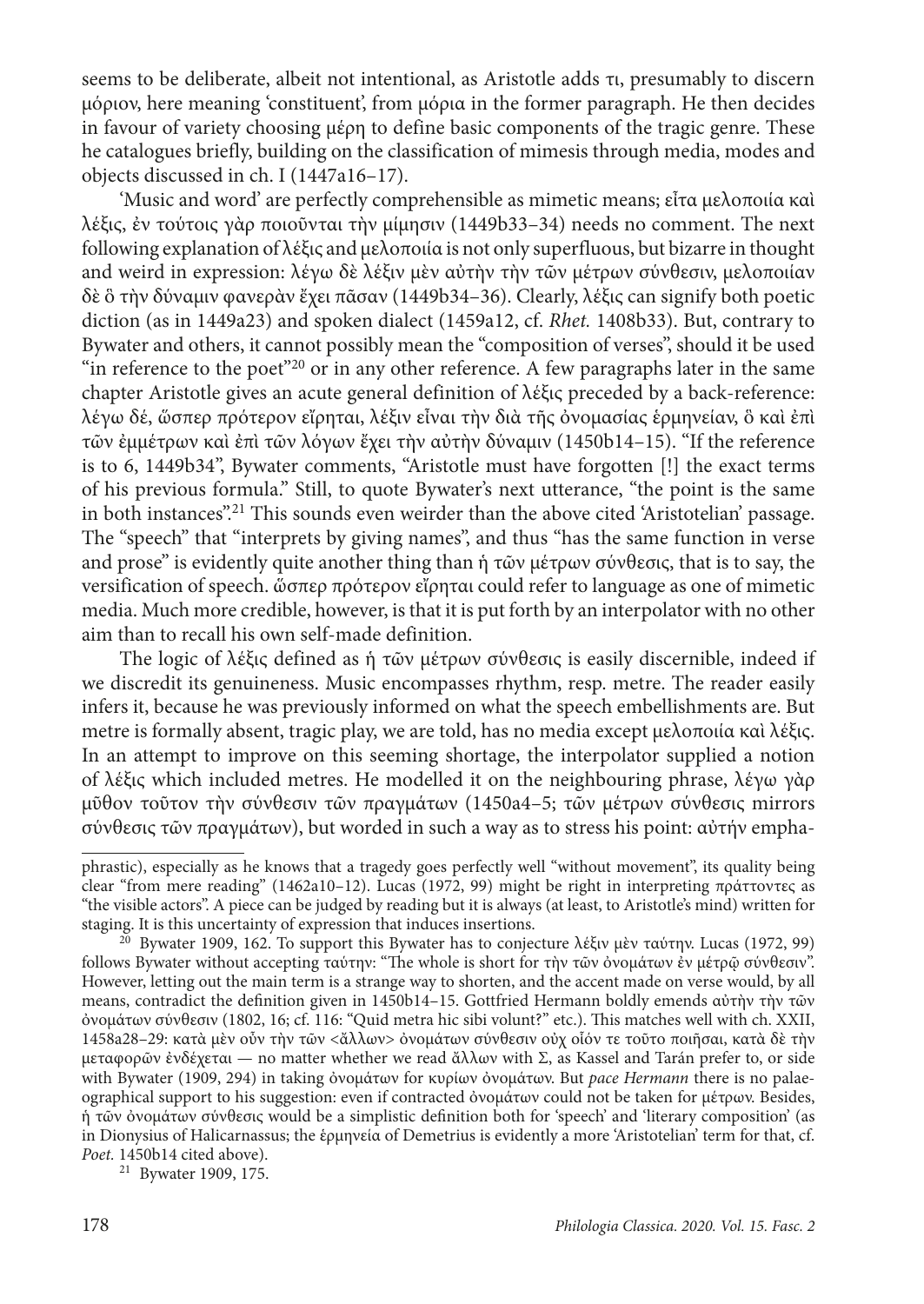sizes τὴν τῶν μέτρων σύνθεσιν ("the mere metrical arrangement of the words" [Butcher], "l'agencement même des mètres" [Dupont-Roc/Lallot]).22 Having afterwards encountered the original definition he supplied the reminiscence cliché, perfectly careless about how to reconcile the two concepts. Moreover, he risked a further enhancement to the text he had before his eyes. In 1450b12-13, immediately before the back-reference, all ms. evidence gives τέταρτον δὲ τῶν μὲν λόγων ἡ λέξις. Desperate to grasp the point of τῶν μὲν λόγων Kassel prints it *sub cruce*. The "speaking of words" is indeed pointless, but "speech as related to words", with defining genitive (as implied by  $\mu \text{eV}^{23}$ ), makes sense if opposed to the previously suggested idea of speech as dealing with metres. Tarán's decision to exclude it appears correct: the interpolator's obstinate endeavour to coordinate individual sections of the treatise as regards terminology is fairly manifest in ὥσπερ πρότερον εἴρηται and will be observed again later.

The unassuming account of μελοποιία as something "of which every function is manifest" is due to the same scholastic punctiliousness. With no new information provided (cf. 1450b15-16: τῶν δὲ λοιπῶν ἡ μελοποιία μέγιστον τῶν ἡδυσμάτων) it is a mere pendant to the definition of λέξις. Besides, it is oddly formulated, πᾶσαν being at times misread as πᾶσιν (and despondently replaced by it in the 1550 Maggi-Lombardi edition; cf. "a tutti può essere chiaro" [Guastini], "whose sense every one understands" [Butcher]) or misinterpreted as πάντως ("parfaitement claire" [Dupont-Roc/Lallot]). πᾶσα δύναμις is not altogether alien to Aristotle (cf. *SE* 172a36: πρὸς ἅπασαν τέχνην καὶ δύναμιν), but πᾶς does not go well with δύναμις, if the latter means 'function', or 'significance', as seems to be the case here.24 Yet, it becomes usable, if one perceives music as consisting of "rhythm, harmony *and melos*" and accordingly disintegrates its functions to evasively declare that none of these actually need explanation.

The syntax of the next lines (1449b36–1450a10, where the Syriac fragment ends), is confused to the point of incoherence; attempts to isolate interpolations have proved to be unsuccessful, though it is very unlikely that the text is authentic in every word. The paragraph starts with a protasis marker, but opinions widely differ as to where the protasis ends. Bywater punctuates the text as follows:

ἐπεὶ δὲ πράξεώς ἐστι μίμησις, πράττεται δὲ ὑπὸ τινῶν πραττόντων, οὓς ἀνάγκη ποιούς τινας εἶναι κατά τε τὸ ἦθος καὶ τὴν διάνοιαν, διὰ γὰρ τούτων καὶ τὰς πράξεις εἶναί φαμεν ποιάς τινας, πέφυκεν αἴτια δύο τῶν πράξεων εἶναι, διάνοια καὶ ἦθος, καὶ κατὰ ταύτας καὶ τυγχάνουσι καὶ ἀποτυγχάνουσι πάντες. ἔστιν δὲ τῆς μὲν πράξεως ὁ μῦθος ἡ μίμησις· λέγω γὰρ μῦθον τοῦτον τὴν σύνθεσιν τῶν πραγμάτων, τὰ δὲ ἤθη, καθ᾽ ὃ ποιούς τινας εἶναί φαμεν τοὺς πράττοντας, διάνοιαν δέ, ἐν ὅσοις λέγοντες ἀποδεικνύασίν τι ἢ καὶ ἀποφαίνονται

<sup>22</sup> Else (1957, 236) tries to save αὐτὴν τὴν τῶν μέτρων σύνθεσιν by reinterpreting αὐτήν: "'just', i.e. that very composition of the verses that was implied by διὰ μέτρων περαίνεσθαι. Λέξις, then, is the composition of the *spoken* verses, the dialogue." This was objected to by Verdenius (1960, 257): "(1) 'just' is a very awkward way of referring to b30 and (2) it is very improbable that λέξις should be confined to the dialogue. The fact that in b30 μόνον has been added to διὰ μέτρων shows that μέτρον in itself does not denote a dialogue."

<sup>23</sup> In a late humanist Cod. Ferrarensis Cl. II. 348 μὲν is left out: its maker must have been embarrassed by the emphasis laid on τῶν λόγων. Normally, the learned copyist follows Vettori, but in this case he took the decision upon himself.

<sup>24</sup> Cf. Dupont-Roc/Lallot 1980, 53. Schmitt (2008, 9) fancifully translates: "dessen wirkende Kraft ganz im Äußeren präsent ist", but this is too complicated for a clarification, the pregnant meaning of φανεράν requiring a further comment.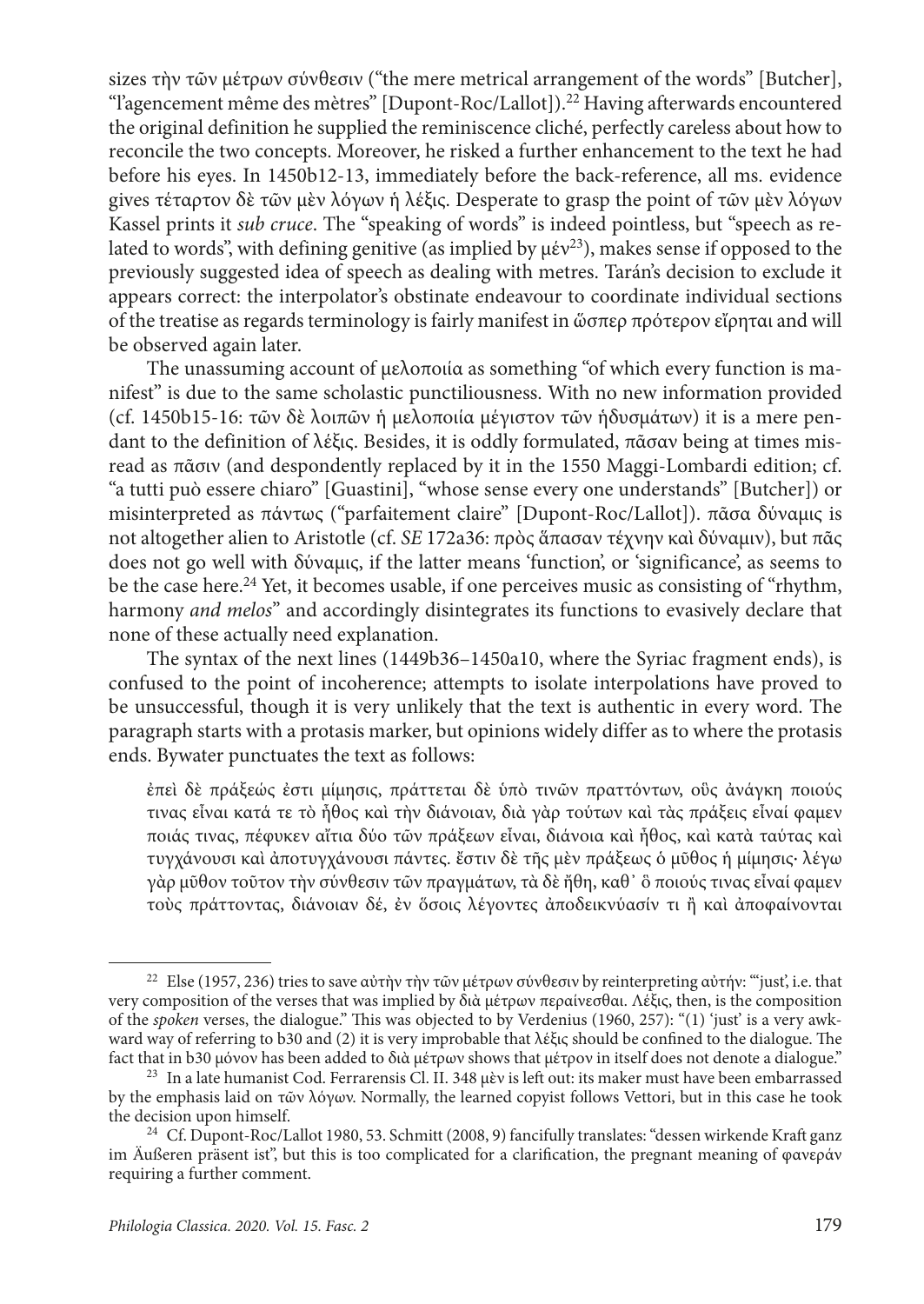γνώμην. ἀνάγκη οὖν πάσης τῆς τραγῳδίας μέρη εἶναι ἕξ, καθ' ὃ ποιά τις ἐστὶν ἡ τραγῳδία· ταῦτα δ᾽ ἐστὶ μῦθος καὶ ἤθη καὶ λέξις καὶ διάνοια καὶ ὄψις καὶ μελοποιία.

Bywater, notably followed by Tarán, renders διὰ γὰρ τούτων… ποιάς τινας parenthetical, and begins the apodosis with πέφυκεν. Else extends the parenthesis to ἀποτυγχάνουσι πάντες, athetizes πέφυκεν… ἦθος (1450a1–2),25 and stretches the ἐπεὶ clause out up to ἀποφαίνονται γνώμην after which he puts a dash mark, apparently perceiving ἀνάγκη οὖν κτλ*.* as the main clause. In fact, those are the only two options we have.26 But neither is eligible. As to the suggestion of Else accepted by Kassel, it is hardly feasible that from the speculations on characters and plot of tragedy there should follow that their constituents are six in number. ἀνάγκη οὖν announces a new thought sequence which briefly summarizes the whole section on μέρη: the number of 'parts' is given and then expanded in a list (put in brackets by Else but, inconsequently enough, not by Kassel). Bywater's solution seems more attractive, as it shortens the protasis and avoids elimination. Yet the reasons Aristotle gives for introducing διάνοια and ἦθος into his analysis of tragedy, namely that the acting persons will necessarily exhibit certain moral qualities and make certain judgements, would provide no premise for asserting that there happen to be just two causes of action, and that it is by their actions that everyone's successes and failures are conditioned.

Accordingly, we have either to consider the text incurably corrupt, or to venture an emendation. Aristotle's primary concern is to introduce two new evaluation criteria. Hence οὓς can be smoothly replaced with τούτους, the corruption probably resulting from haplography with subsequent correlative correction (τούτους > τοὺς > οὓς). Cf. *Poet*. 1448a2: ἐπεὶ δὲ μιμοῦνται οἱ μιμούμενοι πράττοντας, ἀνάγκη δὲ τούτους ἢ σπουδαίους ἢ φαύλους εἶναι; *Rhet*. 1365b36: ἀνάγκη δὲ τούτους φαίνεσθαι ἀρίστους; *De gen. et corr.* 332a5: εἰ γάρ ἐστι τῶν φυσικῶν σωμάτων ὕλη…, ἀνάγκη ἤτοι ἓν ἢ δύο εἶναι ταῦτα ἢ πλείω. The conditional clause, then, ends with καὶ τὴν διάνοιαν, διὰ γὰρ τούτων delivering an additional argument, quite naturally, in a separate colon. The next segment is meant to be parenthetical, since the connective particle is lacking. πέφυκεν *eqs*. cannot be straightforwardly athetized, least of all because it "was intended as a paraphrase of διὰ γὰρ τούτων καὶ τὰς πράξεις εἶναί φαμεν ποιάς τινας".27 What the parenthesis actually aims at, is to supply a passing comment on why actions are commonly qualified by characters and thoughts of the agents.28 Its first section points out at the causes of actions (the accent lies on τῶν πράξεων), while the second (with slightly adversative καί) deals with their results. Having removed the πέφυκεν clause one should concomitantly eliminate καὶ κατὰ ταύτας καὶ τυγχάνουσι καὶ ἀποτυγχάνουσι πάντες which is authentic enough: τυγχάνω should be considered synonymous with ἐπιτυγχάνω which in the Aristotelian corpus is used elsewhere in the same combination (*EE* 1247a36). The text seems not sound, but its content is adequate, the reason for bracketing it away being merely formal.

The main obstacle to rendering the afore-cited section coherent (provided we read τούτους) appears to be the appositive, or rather parenthetical, nominative διάνοια καὶ

<sup>&</sup>lt;sup>25</sup> See Else 1957, 240, with n. 68. Else gives a sound criticism of the attempts of Vahlen and Gomperz to transpose the segment.

<sup>26</sup> For the overlong protasis before ἀνάγκη οὖν cf. *Phys.* 234b15. A full stop before ἀνάγκη (Dupont-Roc/Lallot) would not work: the conclusion would be lacking. Placing a colon after εἶναί φαμεν ποιάς τινας (Gallavotti 1974, 20) is an absurdity.

<sup>27</sup> Else 1957, 240.

<sup>28</sup> The detailed analysis is given in Schmitt 2008, 354–357.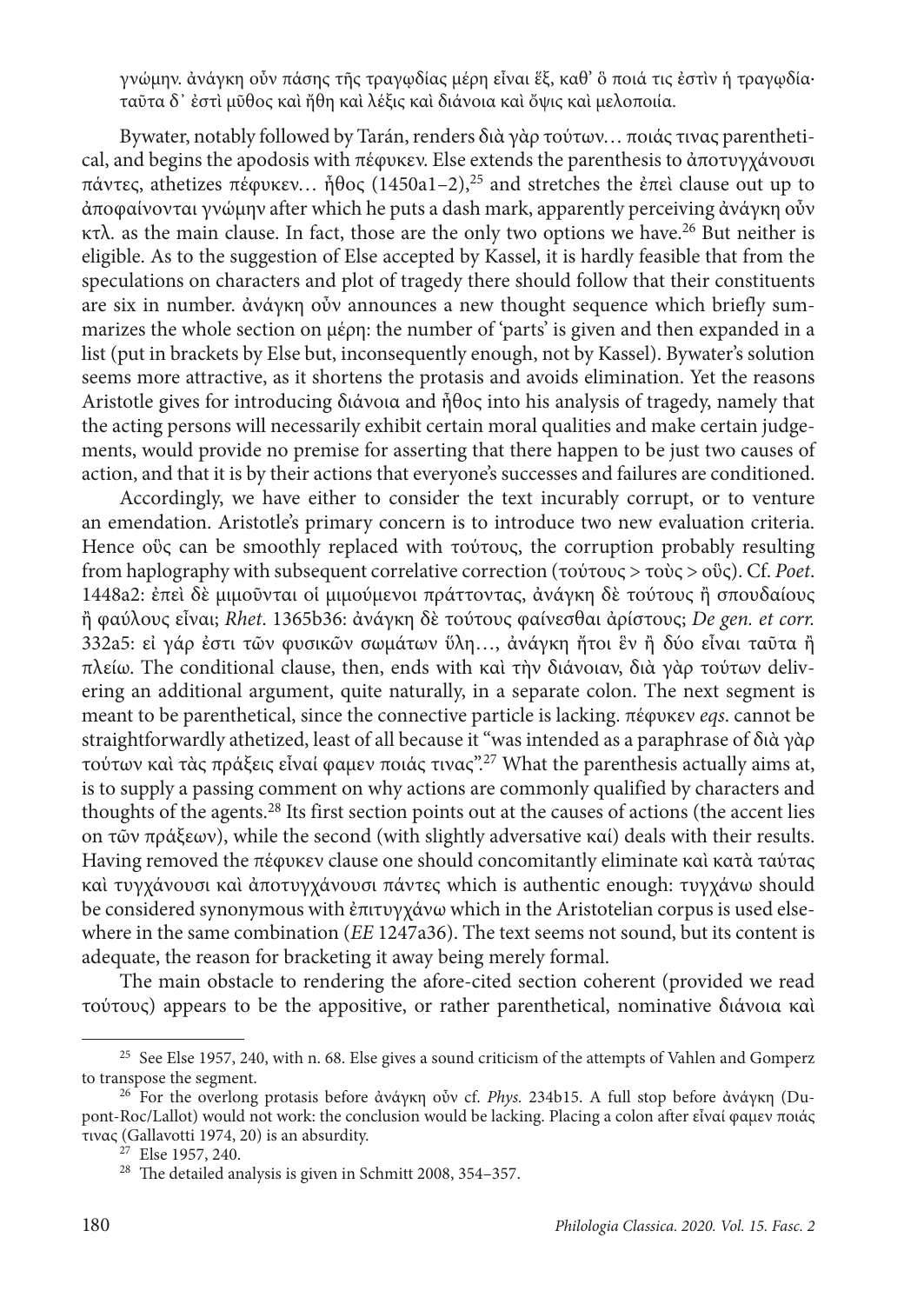ἦθος. It fits not with impersonal πέφυκεν, comma before διάνοια does not rule out the problem, but rather creates a new one, since it becomes less clear what the fem. ταύτας refers to. κατὰ ταῦτας (sc. πράξεις) καὶ τυγχάνουσι καὶ ἀποτυγχάνουσι πάντες is closely paralleled by κατὰ δὲ τὰς πράξεις εὐδαίμονες ἢ τοὐναντίον (1450a19–20),<sup>29</sup> but B has κατὰ ταῦτα and the Syrian translates likewise30 possibly following the mistake of his source. We should therefore accept διάνοιαν which is the reading of A.However, it is an easier reading and looks very much like a copyist's correction. Suppose Aristotle has omitted the subject, for which αἴτια δύο affords a predicate. Having affirmed that actions are qualified by character and thought, he goes on to say that *these* are by their nature the two causes of action. The interpolation technique, into which some insight has been gained above, consists in filling up the seeming gaps with gloss-like additions. Thus, an interpolator would consider that explanatory διάνοια καὶ ἦθος is to be added,<sup>31</sup> regardless of how irregular such a parenthesis might be. This neglect of syntactic framework will be illustrated below by further examples.

The insertions identified so far are, of course, purely conjectural. If the uncorrupted text was previous to the archetype in question, it can hardly be witnessed anywhere except a secondary source. Yet we are almost completely ignorant about the number of intermediaries between Aristotle and  $\omega^{32}$  or between the latter and our earliest mss. Some interpolations might have been originally added over the line to be inserted in the main text later. With καὶ μέλος this could easily be the case, and same is true about διάνοια καὶ ἦθος. Hope remains, therefore, to detach supplements that left traces in the ms. tradition, all the more so because the tradition is, as seen above, remarkably ramified.

The Aristotelian account of "the parts of tragedy" closes with the enumeration linked to the initial divisions of mimesis, 1450a9–12: οἷς μὲν γὰρ μιμοῦνται, δύο μέρη ἐστίν, ὡς δὲ μιμοῦνται, ἕν, ἃ δὲ μιμοῦνται, τρία, καὶ παρὰ ταῦτα οὐδέν. The subsequent text (1450a12–15) in Kassel's edition resembles a graveyard:

τούτοις μὲν οὖν †οὐκ ὀλίγοι αὐτῶν† ὡς εἰπεῖν κέχρηνται τοῖς εἴδεσιν· καὶ γὰρ †ὄψις ἔχει πᾶν† καὶ ἦθος καὶ μῦθον καὶ λέξιν καὶ μέλος καὶ διάνοιαν ὡσαύτως.

<sup>31</sup> In much the same manner ἔλεος μὲν περὶ τὸν ἀνάξιον, φόβος δὲ περὶ τὸν ὅμοιον (1453a5–6) is added after ὁ μὲν γὰρ περὶ τὸν ἀνάξιόν ἐστιν δυστυχοῦντα, ὁ δὲ περὶ τὸν ὅμοιον.

<sup>32</sup> For the pre-Andronican (Apellicon's?) editions see Hatzimichali 2013. To what extent the non-Aristotelian material was incorporated in the Andronicus edition, is not our task to discuss. F.Grayeff (1956) assumes that the text of the *Poetics* then published was to a great extent a mixture of Aristotle's thought and late peripatetic additions, but his analysis of ch. IX 1451a37–b32, a well-known passage on ποίησις / ἱστορία and on 'giving names', condemned as incongruous and thus partly an interpolation, is not very convincing: see esp. 1956, 112–113 where he reinterprets 1451b19–21, οὐ μὴν ἀλλὰ καὶ ἐν ταῖς τραγῳδίαις ἐν ἐνίαις μὲν ἓν ἢ δύο τῶν γνωρίμων ἐστὶν ὀνομάτων *eqs*. The 'harmonising' bias Grayeff points out at is in fact palpable throughout the treatise. But to discern the genuine links resulting from the author's wish to string together parts of a larger whole from what is "incongruous and merely 'harmonized'" one should base on the actual incongruities in the transmitted text and not on the faulty notions he pretends to read into it.

<sup>29</sup> Cf. Valgimigli 1937, 7.

<sup>30</sup> The same is to be found in Mattā's version, while Moerbecke translates *secundum has*. In fact, it is just one of many cases where  $\Sigma$  displays common mistakes with B against A,  $\Phi$  ( $\Pi$ ). The following sampling from cap. I–XII illustrates that the current consensus which makes all extant Greek mss. descendants of a common ancestor (Tarán's Ξ) independent of Σ must not necessarily be followed: 1448b26: τὰς τῶν τοιούτων Π : τῶν om. B, Σ; 1449a7: ἐπισκοπεῖν παρέχει Π : ἐπισκοπεῖν ἄρα ἔχει B, Σ; 1449b9–10: μέτρου μεγάλου Π : μέτρου μετὰ λόγου B, Σ; 1449b26: ἀπαγγελίας Π : ἐπαγγελίας B, Σ; 1450a4: ὁ μῦθος ἡ μίμησις Π : ἡ om. B, Σ; 1450a35: σημεῖον ὅτι καὶ Π : καὶ om. B, Σ; 1452a33: περιπέτειαι γίνoνται Π : περιπέτεια γένηται B, Σ; 1452b17: στάσιμος B, Σ : στάσιμον Π. See also below, on *Poet.* ΧΙΧ, 1456a33–34.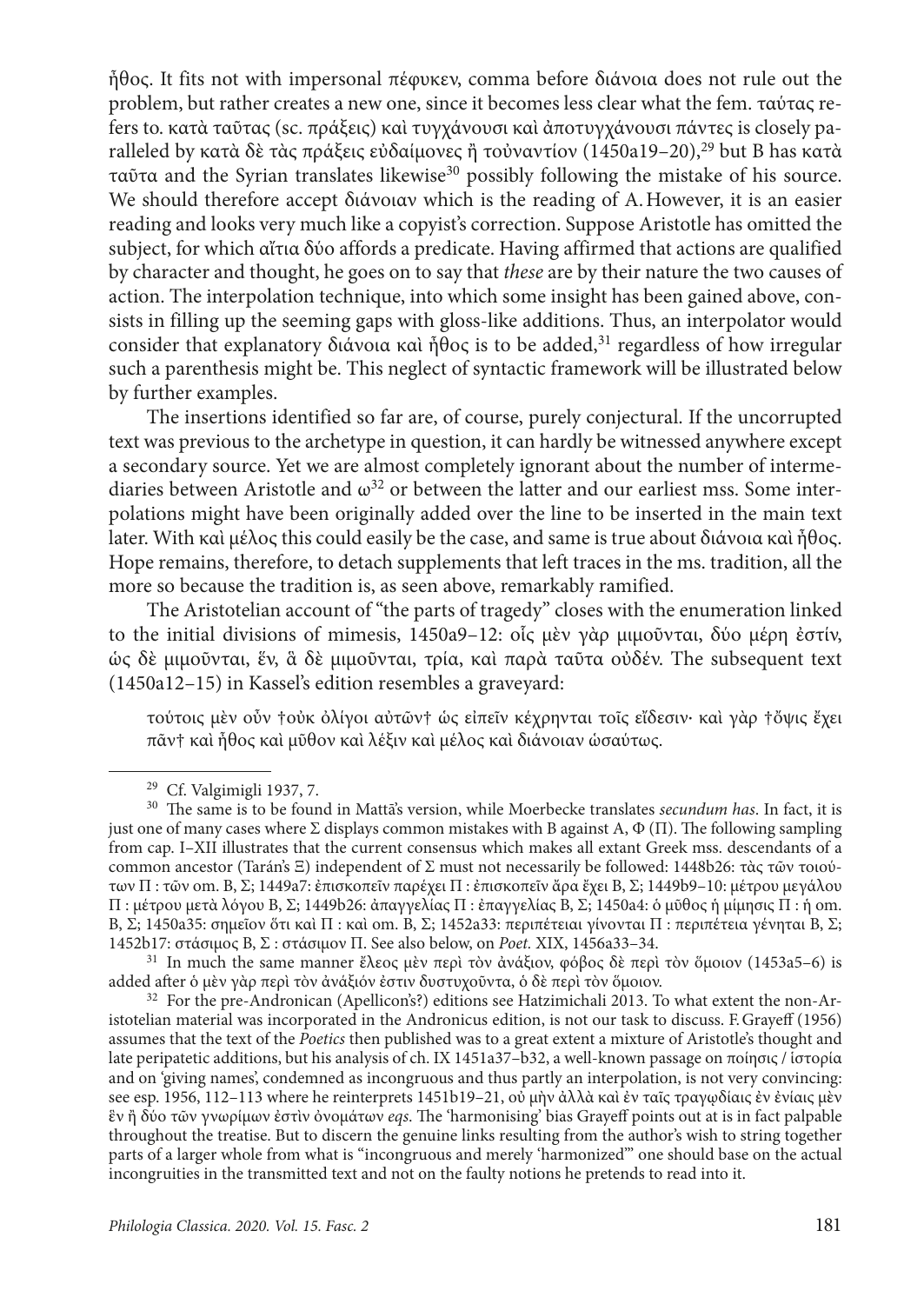There is enough reason to side with Kassel in considering the passage largely inexplicable, even if the segments he obelizes might actually be explained away or emended by conjecture. οὐκ ὀλίγοι αὐτῶν is unique in Aristotle and does not look Aristotelian, no more than the nonchalant omission of the substantive (δραμάτων rather than ποιητῶν<sup>33</sup>) scarcely smoothed by ὡς εἰπεῖν.<sup>34</sup> Apparently, ὄψις ἔχει πᾶν needs to be cured: both ὄψεις and ὄψιν can be found already in the late mss., and the editions differ respectively. Yet the problem recognized by Kassel lies not here, but in πᾶν, evidently meaning πᾶν δρᾶμα. Even if Aristotle would think of δρᾶμα as a plain synonym for tragedy in this context, he would hardly have omitted it. Apart from being useless for the analysis, the whole phrase is painfully trivial and consists mostly of repetition. Together with stylistic discrepancies this more than suffices to consider it an insertion, though question remains as to its purpose, since it does not at all look like a gloss nor, at least *prima facie*, like a correction of an alleged incongruity.

To answer this, we have to take a closer look at εἴδεσιν. The use of εἴδη in lieu of μέρη is evidently a mistake. That these are not interchangeable follows from ch. XXVI 1462b16– 18: περὶ μὲν οὖν τραγῳδίας καὶ ἐποποιίας, καὶ αὐτῶν καὶ τῶν εἰδῶν καὶ τῶν μερῶν, καὶ πόσα καὶ τί διαφέρει <…> εἰρήσθω τοσαῦτα. What Aristotle means by τραγῳδίας εἴδη is lucidly defined in ch. XVIII, 1455b32–1456a3, the section being crucial for the understanding of how ω could have been created. In Tarán's edition the text runs as follows:

τραγῳδίας δὲ εἴδη εἰσὶ τέσσαρα [τοσαῦτα γὰρ καὶ τὰ μέρη ἐλέχθη], ἡ μὲν πεπλεγμένη, ἧς τὸ ὅλον ἐστὶν περιπέτεια καὶ ἀναγνώρισις, ἡ δὲ παθητική, οἷον οἵ τε Αἴαντες καὶ οἱ Ἰξίονες, ἡ δὲ ἠθική, οἷον αἱ Φθιώτιδες καὶ ὁ Πηλεύς· τὸ δὲ τέταρτον ἡ ἁπλὴ, οἷον αἵ τε Φορκίδες καὶ δ Προμηθεύς και ὅσα ἐν ἅδου.

At first, a note is required about ἡ ἁπλή which is not a manuscript reading but an emendation by Conrad Bursian.<sup>35</sup> Actually, the idea is some three centuries older: άπλὴ ἴσως ἢ ὁμαλόν stands in the margin of the 16th century Codex Riccardianus 16.36 ὁμαλόν

<sup>35</sup> Bursian 1859, 757; Tarán (2012, 280) wrongly ascribes it to Susemihl. Schrader suggested τερατῶδες, which has gained much approval among the late 19th c. editors: Bywater 1909, 250.

<sup>36</sup> Morel — if the notes to the 1555 Paris edition printed by him were by his hand — proposed to read ἁπλοῦν (not ἁπλῆ, as in the reference by Pia Pattoni 2012, 159, n. 5), see [Anonymus] 1555, 83.

<sup>&</sup>lt;sup>33</sup> This is presupposed by the following  $\pi \tilde{\alpha}$ y. According to Else (1957, 249), "the rationale of the passage demands that it be the dramatic characters". Else athetizes οὐκ ὀλίγοι αὐτῶν ὡς εἰπεῖν. Butcher, whom he claims to follow, prints <πάντες> [οὐκ ὀλίγοι αὐτῶν] ὡς εἰπεῖν.

<sup>&</sup>lt;sup>34</sup> Placing it after  $\pi\tilde{\alpha}v$ , as Bywater tentatively suggests in the apparatus, would deprive it of its justifying force. Claas Lattmann (2015, 266–267) applies ὡς εἰπεῖν to κέχρηνται, the implication being that the poets use the elements of tragedy insufficiently: "Sie ,nutzen' sie nur, insofern sie sich ausschließlich der ὄψις widmen, die ja qua Modus der Tragödie alles beinhaltet; eine intendierte und zielgerichtete Nutzung im eigentlichen Sinne erfolgt jedoch — anders, als es in Aristoteles' Augen notwendig wäre — nicht. Der Einschub ὡς εἰπεῖν dient damit mehr oder weniger als Ironiesignal — und spielt zum Zweck des argumentativen Effekts am Beginn des neuen Unterabschnitts zugleich mit der inhaltlichen Paradoxie, die die Aussage im Kontext impliziert und die für die bisherige Forschung eben der Stein des Anstoßes war: Nicht wenige 'nutzen' alle qualitativen Teile, nutzen sie aber nicht." This is inventive enough, but the parallels do not convince: ὡς εἰπεῖν would hardly suite to non-figurative expressions and customary words like χράομαι or give them a special connotation, while its use (in the sense of 'generally speaking') to qualify πάντες, οὐδέν, παμπολλοί (= οὐκ ὀλίγοι) and the like generalizing quantitative words is supported by dozens of passages. Hence Bursian (1859, 754) conjectured οὐκ ὀλίγοι ἀλλὰ πάντες, "so dass in ὡς εἰπεῖν eine Beschränkung des vorliegenden πάντες liegt, vgl. *Pol.* 1328b15; Plat. *Alcib.* 105c". But suppose ὡς εἰπεῖν is to be taken prospectively. The skeptical overtone in Lattmann's reading of it is hardly supported by the harmless enumeration, with no discernible stress on ὄψις, presented in the next phrase.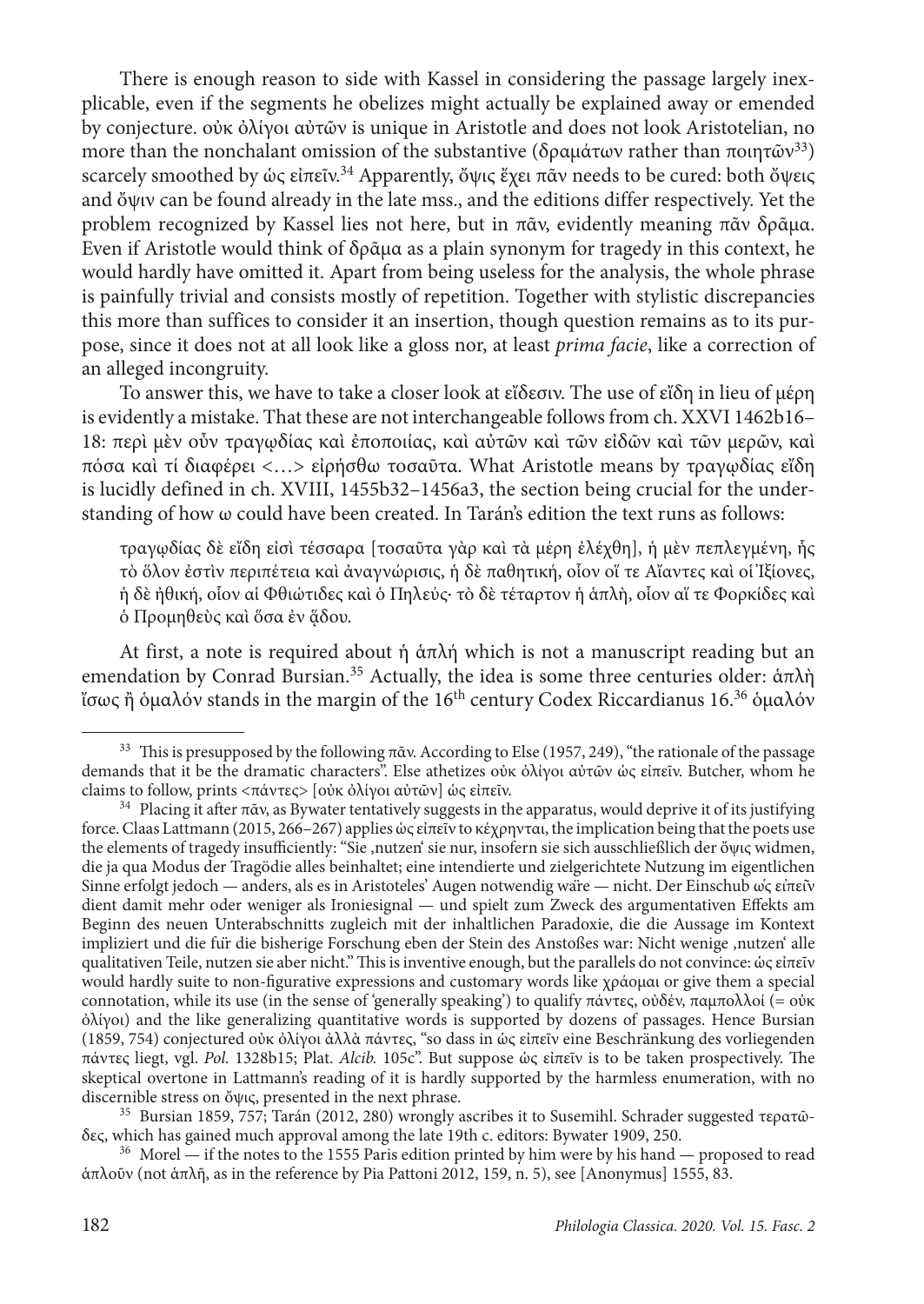(sc. εἶδος) which brings forth the same concept has been inferred by several late mss., and accepted in the once famous edition of Charles Batteux.<sup>37</sup> Originally it was meant as a correction of the inexplicable form όης that we find in A.άπλή correlates with the previously named πεπλεγμένη and participates among the 'species' of epics enumerated in ch. XXIV with explicit allusion to τραγῳδίας εἴδη, 1459b8–11: τὰ εἴδη ταὐτὰ δεῖ ἔχειν τὴν ἐποποιίαν τῇ τραγῳδίᾳ, ἢ γὰρ ἁπλῆν ἢ πεπλεγμένην ἢ ἠθικὴν ἢ παθητικήν. καὶ τὰ μέρη ἔξω μελοποιίας καὶ ὄψεως ταὐτά· (Note that εἴδη and μέρη are juxtaposed and ὄψις listed among the latter.) Unmistakably, the fourth 'kind' of tragedy is meant to be άπλή. And yet, it turns to be out of place in view of the examples that follow. One might try to argue that *Prometheus Bound* (if this Aeschylean tragedy is meant) and the Satyr play *The Daughters of Phorcys* by the same author (F 261–262 Radt) lack peripety and recognition (cf. *Poet*. 1452a14–17: λέγω δὲ ἁπλῆν μὲν πρᾶξιν ἧς γιγνομένης… ἄνευ περιπετείας ἢ ἀναγνωρισμοῦ ἡ μετάβασις γίγνεται). But it is impossible to claim that all tragedies and, by implication, all Satyr plays the action of which takes place in the underworld are of the similar 'plain' composition.<sup>38</sup>

Intriguingly enough, B coincides with A in presenting the unmeaning οης written in a very peculiar, unmatched, manner — OHC — as if the scribe suddenly decided to use uncials. Bywater appears to have found the solution: οης "is but one remove from ὄψις as it might be written in an uncial ms. (ОНС **=** O**+**IС)".39 Kassel disbelieves this printing οης under crosses in his usual agnostic manner. Tarán's treatment of the text is, on the contrary, quite heavy-handed. οης cannot be straightforwardly replaced with ἁπλή, because there is one more passage in the *Poetics* where both A (blindly followed by a number of descendants as well as the Aldine) and B read οης for undoubtable ὄψις, 1458a5: μία γίγνεται ἀμφοτέρων ὄψ (Empedocl. B 88 DK); Aristotle had in mind the contracted form (cf. a4–5: ἀφῃρημένον δὲ οἷον τὸ κρῖ καὶ τὸ δῶ, and Strab. 8.5.3, cited by Diels: Ἐμπεδοκλεῖ δέ "μία γίνεται ἀμφοτέρων ὄψ", ἡ ὄψις·, in the next following passage by Antimachus ὄψις is contracted in the same way), but a copyist unthinkingly inscribed a commonly known word. The parallel, also noted by Bywater, speaks strongly in favour of his conjecture:  $\omega$  most certainly had τὸ δὲ τέταρτον ὄψις. ὄψις appears to have been written twice in a similar confusing manner — a trait of personal ductus. Coincidentally, τὸ δὲ τέταρτον OHC was carefully transcribed to finally survive in B.And certainly, *Prometheus*, *Phorcides* and "all those that take place in the underworld" should more suitably be called impressive in spectacle than simple in composition.<sup>40</sup>

<sup>37</sup> See Batteux 1771, 150, with n. 3. He refers to the same reading in Cod. Par. gr. 2117*.* Cf. c. XV, 1454a26: τέταρτον δὲ [sc. ἦθος] τὸ ὁμαλόν. ὁμαλὸν first occurs as a marginal note in Estensis α. Τ. 8. 3 (= Puntoni 100), where it might have been inserted by Giorgio Valla who owed the codex (Lobel 1933, 3). In his 1498 Latin translation Valla renders the locus *quarta porro aequabilis.* John Rhosus who wrote Laurentianus plut. 31. 14. conjectured οἰκεῖον, and the same reading intruded into Par. Coislinanus 324 which also has ὁμαλὸν in the margin. Among numerous emendations listed by Pia Pattoni (159, n. 12; 184–185) some are worse than others: [τò δὲ τέταρτον] <ἡ δὲ ἐπεισοδιώ>δης Else; τò δὲ τέταρτον ὁ ἡσ<ύχιος μῦθος καὶ ἐπεισοδιώδης> Post; ὄγκος *idem*; πτόησις Georgoulis; διάνοια *inter alios* Schmitt.

<sup>&</sup>lt;sup>38</sup> Cf. Pia Pattoni 2012, 160: "non risulta del tutto perspicuo perché i drammi ambientati nell'Ade (ὅσα ἐν ᾅδου) dovrebbero essere *tout court* ἁπλᾶ."

<sup>39</sup> Bywater 1909, 250.

<sup>40</sup> Cf. Pia Pattoni 2012, 161–162. Like many before her (Rostagni, Valgimigli, Janko, Dupont-Roc/ Lallot *et al*.), Pia Pattoni stands for the authenticity of ὄψις. But note that ὄψις and ἁπλή cannot replace each other: the *Iliad* which is plain in action is less spectacular than the *Odyssey* which is complex.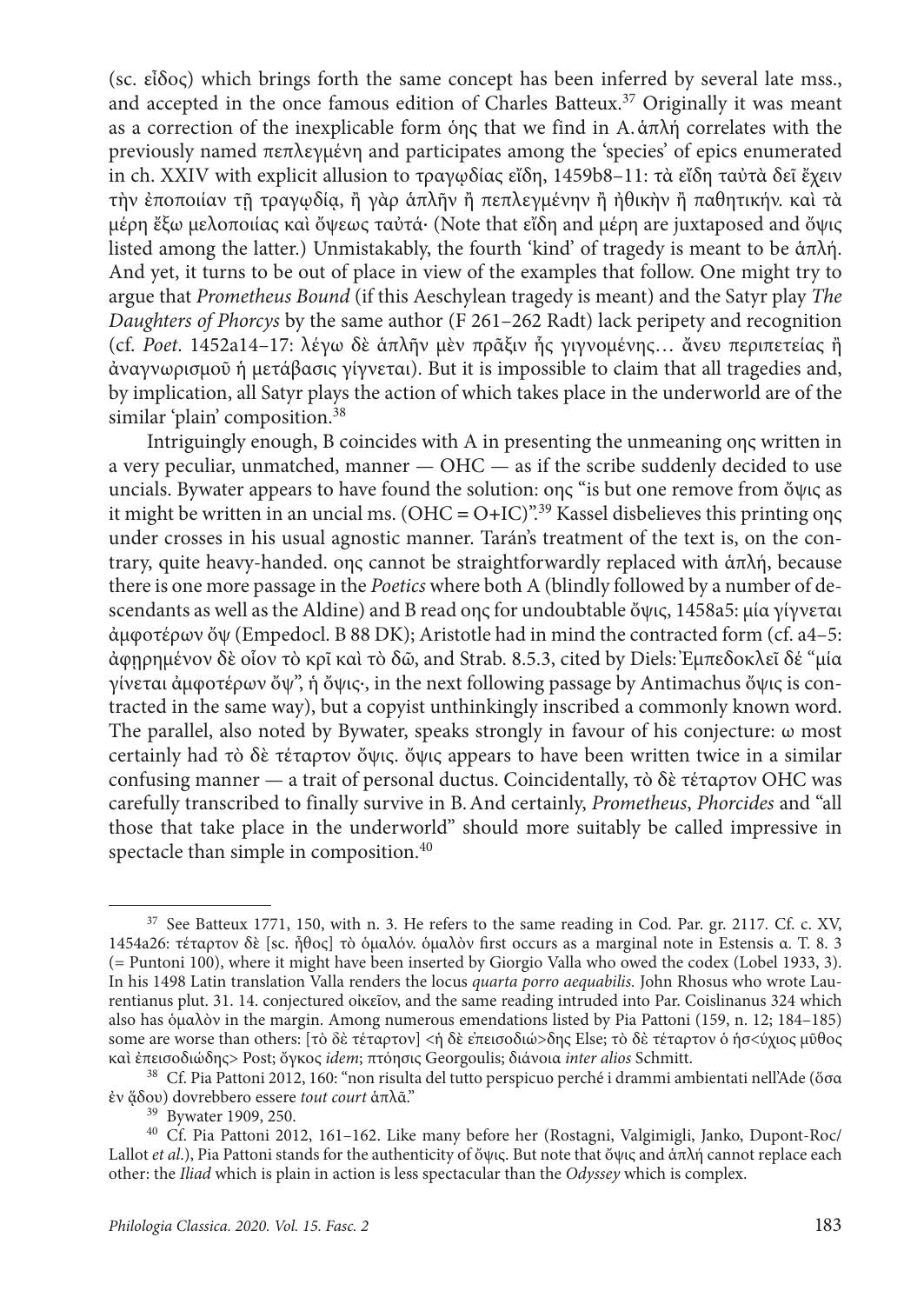This can only mean that 1456a2-3, τὸ δὲ τέταρτον... ἄδου, is not Aristotelian, composed most likely to fill in a break in the given text. The majuscule insertion should be dated at the latest to ca. mid-8<sup>th</sup> century,<sup>41</sup> but it could have been of much earlier origin, since the author has no difficulty in telling which ancient plays are eye-catching enough to represent ὄψις. It is composed in a careless style already familiar to us. Φορκίδες is the only Satyr play mentioned in the extant text of the *Poetics*, 42 and it is recalled to exemplify the species of *tragedy*. ὄψις markedly differs from the other three 'kinds', not least because of its syntactical inconsistency, so we ought to ask how the interpolator came to the idea to supply it. The answer is partly provided by another striking insertion of the same origin. τοσαῦτα γὰρ καὶ τὰ μέρη ἐλέχθη would seem perfectly absurd,43 unless we remember that with all his negligence as to the appropriateness of the utterances, intended to be explanatory, the interpolator is painstakingly scrupulous about the terminological coherence. He does not bother himself with the actual number of μέρη, but considers it important to remind that the newly introduced concept of 'kinds' strictly corresponds to the preceding notion of 'parts'. His point, clearly indicated by γάρ, is to link εἴδη and μέρη together into a kind of terminological unity. This allows him to further add one of the 'parts', to the insufficient list of the 'kinds'. So, he simply transfers ὄψις from the catalogue in ch. VI without even trying to better adjust it to the new setting.

The interpolation method we attempt to observe can be called retrospective: insertions never build on what follows which suggests that they were made in the very process of copying. εἴδεσιν in ch. VI, 1450a12 turns to be very helpful for making of ὄψις a 'kind'. But it could not have appeared in ch. VI in support of what is asserted in ch. XVIII.Like all other additions, it should have been founded on what precedes. That would cause us to suppose that the interpolator based on χωρὶς τοῖς εἴδεσι (1449b30). As seen above, Aristoetle describes verse and music as 'kinds', or means, of speech embellishment. Using εἴδη to recapitulate the constitutive elements of tragedy would imply a shift of meaning. The effort it would require is quite needless in view of the possibility to employ the obviously appropriate μέρη. But εἴδη supplied as an alternative to μέρη in 1450a8, πάσης τῆς τραγῳδίας μέρη εἶναι ἕξ, that is in but one sentence before the puzzling τούτοις… κέχρηνται τοῖς εἴδεσι, appears to be witnessed in the Syriac translation. The Aristotelian text is incorporated by Bar Shakko in a leapfrog manner: he starts with the definition of tragedy (from 1449b24 onwards), interrupts the citation at πράττοντες ποιοῦνται τὴν μίμησιν (1449b31) to include alternative definition from another source,44 and takes it up again at πάσης τῆς τραγῳδίας. What he quotes here is literally to be rendered as follows: "so, *the kinds, that is the parts*, of tragedy are six in number". 'Kinds' and 'parts' are linked together by the exegetic particle usually introducing a gloss-like explanation (ܐܘܟܝܬ(. Letting out καθ' ὃ ποιά τις ἐστὶν ἡ τραγῳδία which Bar Shakko's source probably has found

<sup>41</sup> See n. 54 below.

<sup>&</sup>lt;sup>42</sup> It remained unnoticed by Schoder 1969, 75; hence, perhaps, the common opinion according to which the Satyrs are lacking in the Poetics.

<sup>43</sup> Allen (1972, 81–82) proposes to refer it to another work, or "supplementary material", but such a 'blank' reference would be unparalleled; one should at least expect something like ἐν ὑπογραφῇ. But even if Allan is right, why what was four in the scholarly remarks turned to be six in the treatise we read. Are we left to conjecture about the 'parts' that were at first considered irrelevant?

<sup>&</sup>lt;sup>44</sup> "Some claim that tragedy means something mournful  $\langle \ldots \rangle$ " There follows a quote from the Psalms (6:7) in Peshitta version. On the sources of Bar Shakko Arzhanov will have plenty to say in the forthcoming edition of Syr.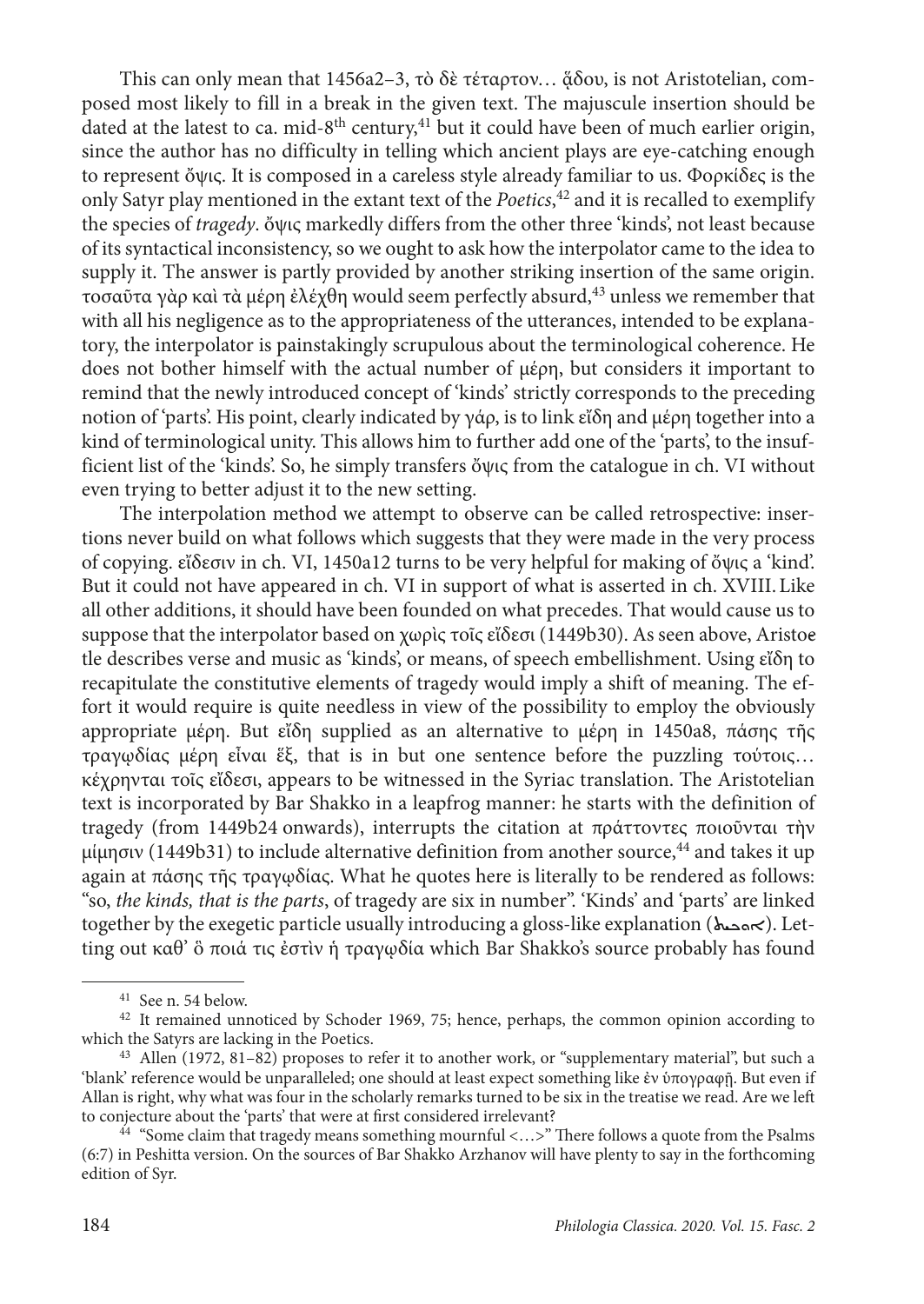unessential the citation proceeds then up to μελοποιία (1450a10) and is again interrupted by summarizing remark: "these are the six *kinds* of tragedy that we find according to Aristotle's view". After that the compiler jumps back to the section corresponding to ἐξ ἀνάγκης ἂν εἴη τι μόριον τραγῳδίας (1449b32, the translation ignores μόριον!) and cites the text up to πάσης τῆς τραγῳδίας μέρη εἶναι ἕξ which is this time translated without interpretative additions but with an allusion on what precedes: "Therefore it is necessary that every tragedy should have six *parts* — those which we have mentioned above". Since the 'kinds' are 'mentioned above' twice in the same context, it can be claimed that εἴδη, if not εἴδη ἢ or εἴδη ἤτοι was inscribed *supra lineam* before μέρη in the archetype: its maker might have recalled the word from previous paragraphs and jumped to the occasion to employ the 'Aristotelian' term. Most copyists ignored his note, not least because of its inappropriateness, but it intruded in the text on which the Syriac translation was based.45

We cannot be sure, of course, that 'kinds' is not an invention of an intermediary Syriac source. But even if it was never present in any Greek ms., its reflections in Bar Shakko's text strengthen the probability that, having misapprehended χωρὶς τοῖς εἴδεσι (sc. τῶν ἡδυσμάτων), the interpolator regarded εἴδη as a near synonym of μέρη. He might even have thought it a better suited term, and, with typical pedantry, considered it important to supply a side remark in which it would replace μέρη to denote the constituents of tragedy. That provides an explanation why τούτοις μὲν οὖν οὐκ ὀλίγοι αὐτῶν ὡς εἰπεῖν κέχρηνται τοῖς εἴδεσιν (note the emphasis on the last word) followed by the repetitive list (καὶ γὰρ ὄψις *eqs.*) came into being. What remains of chapter VI is a prolonged argument in favour of the priority of μῦθος (1450a15–b4), the hierarchy of remaining components appended. Hence, for an insertion aimed at stressing εἴδη no better place could have been found.

Curiously enough, the extant witnesses allow to reconstruct the same interlinear gloss in ω not far after τοσαῦτα γὰρ καὶ τὰ μέρη ἐλέχθη, at the very beginning of ch. ΧΙΧ, 1456a33–34. In these lines the paradosis divides between περὶ μὲν οὖν τῶν ἄλλων εἰδῶν εἴρηται, λοιπὸν δὲ περὶ λέξεως καὶ διανοίας εἰπεῖν (B, Σ) and περὶ μὲν οὖν τῶν ἄλλων ἤδη

<sup>45</sup> In reflecting the Greek Syr. displays gaps and errors where Ar. appears faultless. The new collation of Syr. carried out by Arzhanov for *Thesaurus criticus* (see n. 1) has revealed that in reflecting the Greek Ar. and Syr. have common mistakes to which, however, only Syr. adds its own. These are: 1449b29: ἔχοντα ῥυθμὸν] ἔχοντα μέγεθον Syr.; 1449b32: μόριον τραγῳδίας] μόριον om. Syr.; 1449b36 ἐπεὶ δὲ πράξεώς] δὲ om. Syr.; 1449b50a2–3 καὶ τυγχάνουσι] γὰρ τυγχάνουσι Syr.; 1450a4 λέγω γὰρ μῦθον τοῦτον] τοῦτον om. Syr.; 1450a6–7 ἐν ὅσοις λέγοντες ἀποδεικνύασίν τι ἢ καὶ ἀποφαίνονται] ἐν ὅσοις ἀποδεικνύασι καὶ ἀποφαίνονται Syr.; 1450a7–8 ἀνάγκη οὖν] ἀνάγκη δὲ Syr. This is quite enough for one Bekker's page. The divergences are small, but distinct. Gutas (2012, 101–102) claims that Ar. stems from the revised version of Syr. But it remains obscure who would carry out such a revision (it could hardly have been Ishāq b. Hunayn), and why would he do that kind of editorial work instead of simply translating the text anew. In trying to frame this into his revision scenario Gutas (109) is forced to admit the existence of Greek ms. other than Σ: "Syriac translation itself was revised… on the basis of other, unknown, material, which conceivably could have included another Greek ms. (Ψ)". The latter probably "belonged to the apographs of the hyparchetype manuscript of the Syro-Arabic tradition" (103). Our conclusion would be that the Greek ms. used for the Syriac translation was copied from the ms. used for the Arabic one. Abu-Bishr had the Syriac text before his eyes. That is confirmed, apart from the common interpretations, by Ibn al Nadīm's statement in *Kitāb al Fihrist*. In stating that Mattā was translating from the Syriac Nadīm uses the word *tafsīr* (lit. 'interpretation'): this can be a synonym to *naql* ('translation'), but also could mean specifically interpretative translation. Mattā is explicitly called 'Greek' (which can, of course, mean 'Christian') and could hardly have escaped knowing some Greek, living and teaching in a Syriac monastery (Deir Qunna). We cannot be sure that all his Arabic translations listed in *Fihrist* were from Syriac only: these works are not attested. But his manner of translating allows to suggest that he was compiling from the Greek and the Syriac. He consulted the latter source for interpretations, probably because it was glossed.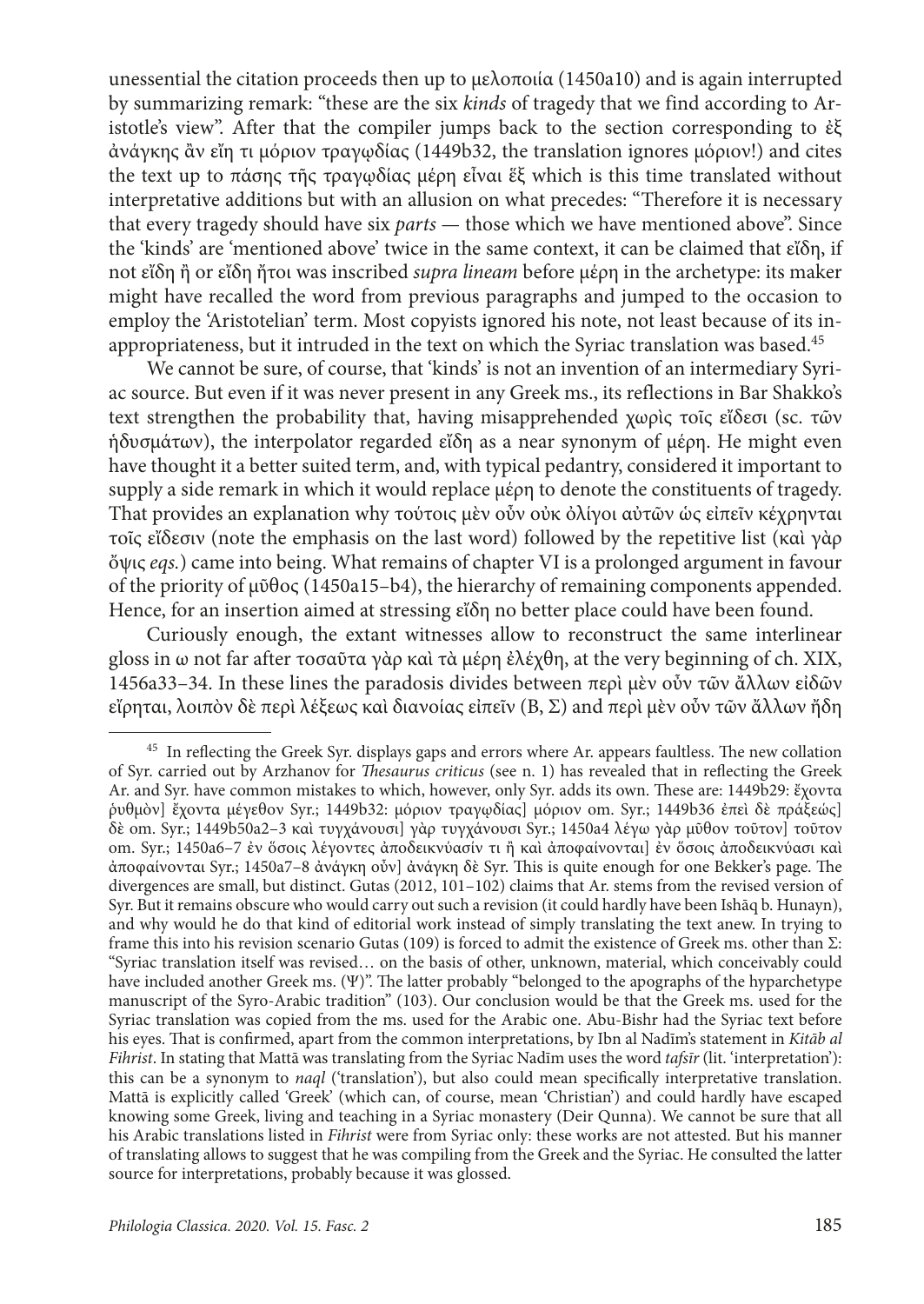εἴρηται *eqs*. (A, Φ, rec.).46 Modern editors prefer εἰδῶν, but, first, εἰδῶν could hardly have turned into ἤδη: the words are not similar either by appearance or by spelling (even considering the itacism; besides, the Byzantine scribes were trained to be very sensitive about accents). Secondly, only some few lines above the term was given quite another meaning. However, ἤδη appears too sophisticated for a scribe's conjecture, and if we admit that a learned copyist remembered the text of ch. VI, τούτοις… κέχρηνται τοῖς εἴδεσιν, he would have considered εἰδῶν acceptable like the current scholarship do.47 Still, to decide for ἤδη is clearly not a better solution. The adverb is superfluous, and ἤδη εἴρηται has no parallels in the Aristotelian Corpus (ὥσπερ εἴρηται ἤδη, *Met.* 1053a24, is hardly a suitable one). So, we are left to suggest that εἰδῶν and ἤδη originate from a common source that allowed both readings. This must have been εἴδη originally inscribed over the text between τῶν ἄλλων and εἴρηται (cf. *GA* 715a7–8: περὶ μὲν οὖν τῶν ἄλλων εἴρηται, and *Pol*. 1301a19: περὶ μὲν οὖν τῶν ἄλλων ὧν προειλόμεθα σχεδὸν εἴρηται), perhaps in the contracted form ΕΙΔ — since A actually has ἤδ᾽. The ancestors of B and Σ interpreted that as a genitive, whereas those of Α and Φ decided for an adverb in a mistaken itacistic spelling. It is also thinkable that the maker of ω implanted εἴδ(η) into the text before εἴρηται (cf. the ungrammatical ὄψις in ὄψις ἔχει πᾶν,1450a13), or even substituted it for the original μερῶν, or μορίων (cf. *Phys.* 199b28: περὶ τῶν ἄλλων μερῶν; GA 715a1: περὶ τῶν ἄλλων μορίων εἴρηται; *HA*509a21: περὶ μὲν οὖν τῶν ἄλλων μορίων τῶν ἐντὸς εἴρηται, while τῶν ἄλλων εἰδῶν occurs nowhere else in the Corpus).

The above-described treatment of the source text is surely very frivolous, and even if the atheteses of τούτοις... ώσαύτως (ch. VI. 1450a12–15) and τὸ δὲ τέταρτον... ἅδου (ch. XVIII. 1456a2–3) would prove irrefutable, strong doubt persists that the insertions were meant as embellishments of a text to be widely read. The last related passage we are going to examine might bring more clarity to this issue. The following phrase marks the beginning of what in most editions is printed as ch. XII of the *Poetics*, 1452b14–16:

μέρη δὲ τραγῳδίας οἷς μὲν ὡς εἴδεσι δεῖ χρῆσθαι πρότερον εἴπομεν, κατὰ δὲ τὸ ποσὸν καὶ εἰς ἃ διαιρεῖται κεχωρισμένα τάδε ἐστίν·

Hereafter definitions of πρόλογος, ἐπεισόδιον, ἔξοδος, πάροδος, στάσιμον and κομμός are given, and the chapter is concluded by almost verbatim repetition of the passage (1452b25–27) in which, however, ὡς εἴδεσι is skipped. It is absent in all extant branches of transmission and thus was most probably omitted in ω, though without it δεῖ turns to be pointless: it is fairly absurd to require from tragedy the use of its constitutive elements such as plot or characters. To be sure, ὡς εἴδεσι is essential: it is this syntagma that renders the phrase comprehensible — if, of course, we read it as interpolation effected by the same person whose techniques we have surveyed above. Provided our assumptions are true, his intention here is the same that he demonstrates later, in ch. XVIII: "parts that are to be used as (= identical with) kinds" is another clumsy attempt to reconcile the authentic μέρη with the interpolated εἴδη which to his mind was a more appropriate term to convey abstract meaning. Thus, ὡς εἴδεσι is indispensable in the first transition clause. But are we to follow those who restore it in the second, as Kassel and Tarán actually do?

<sup>46</sup> Cf. above, n. 31.

<sup>&</sup>lt;sup>47</sup> For Lattmann (2015, 260) περὶ μὲν οὖν τῶν ἄλλων εἰδῶν εἴρηται is the main reason for retaining εἴδεσιν in 1450a13. He does not discuss the alternative reading.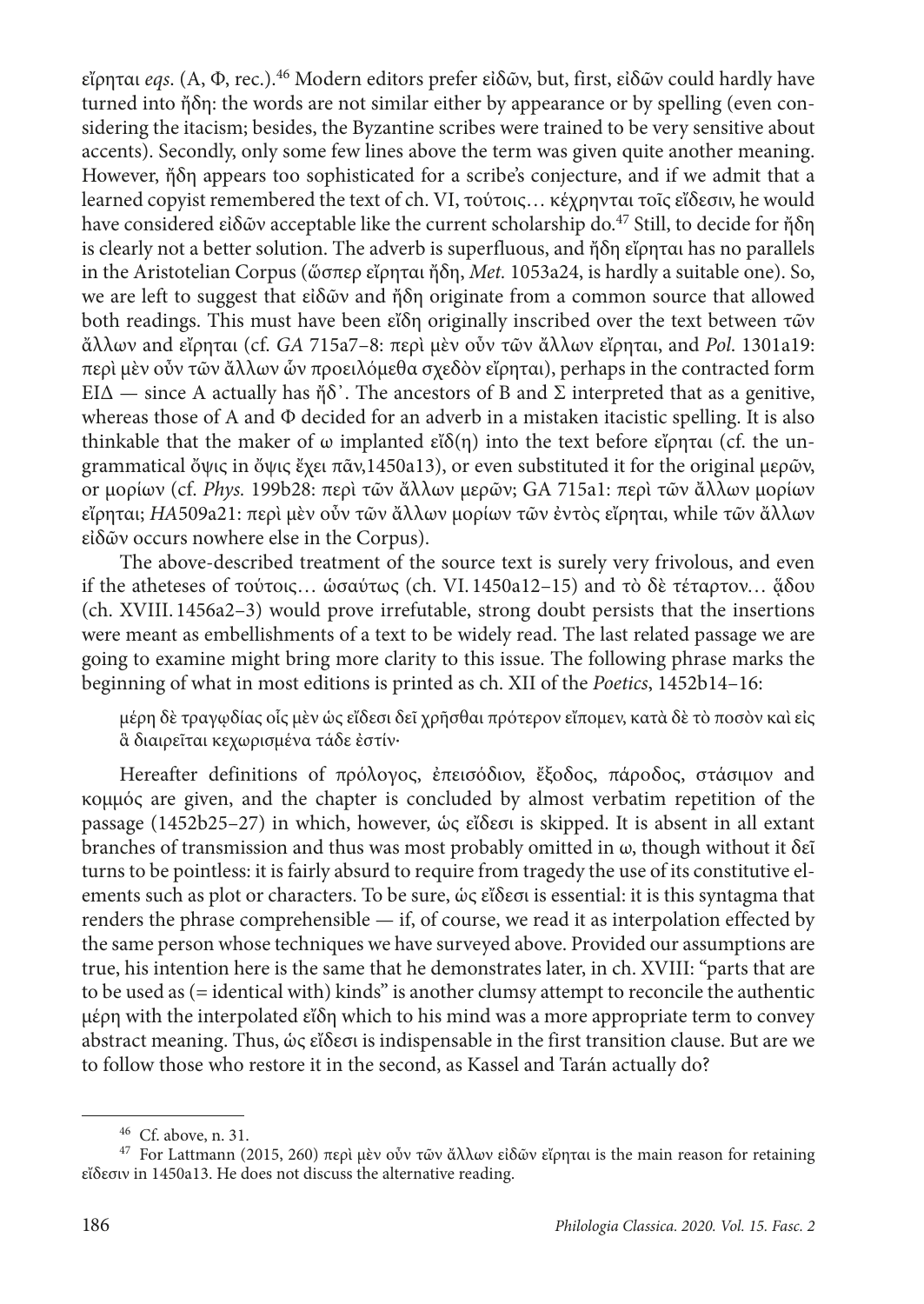This is a more complex question than it might seem. The suspicion that the segment containing definitions of the structural components of tragedy is out of place in the Aristotelian *Poetics* is as old as the post-humanist age: Heinsius tried to relocate ch. ΧΙΙ, 48 it was proscribed by several  $19<sup>th</sup>$  century scholars<sup>49</sup> and then by Else, who retains only the first clause arguing that εἴδεσι δεῖ χρῆσθαι alludes to 1450a13, κέχρηνται τοῖς εἴδεσιν, the words he deems authentic.<sup>50</sup> In supposing this he fails to recognise the difference between μέρη and εἴδη, and makes no effort to explain the point of ὡς εἴδεσι. He believes that μέρη δὲ τραγῳδίας… εἴπομεν concludes ch. XI and thus has to be joined together immediately with the beginning of ch. XIII.That makes his arguments for athetesis insufficient. The syntactical linking to πρότερον εἴπομεν believed to be Aristotelian is hampered by ἐφεξῆς ἂν εἴη λεκτέον τοῖς νῦν εἰρημένοις (1452b30). Ch. XII is, of course, spurious, but, contrary to Else, not on the grounds that it breaks the connection between chapters ΧΙ and ΧΙΙΙ. Ch. XIII introduces new subjects: ὧν δὲ δεῖ στοχάζεσθαι καὶ ἃ δεῖ εὐλαβεῖσθαι καὶ πόθεν ἔσται τὸ τῆς τραγῳδίας ἔργον (1452b28–30). The section on πρόλογος, ἐπεισόδιον etc. is incorporated right at the watershed where the descriptive part of the *Poetics* ends and the prescriptive begins. This is just the proper place to include a few paragraphs on a special topic. Consequently, the dismissal of ch. XII should comprise its first colon not excluding πρότερον εἴπομεν, while a deliberate allusion on κέχρηνται τοῖς εἴδεσιν in ch. VI supports its athetesis.

What is offered in ch. XII is indeed a "purely mechanical division based on no principle and carried out in a crudest possible manner".51 But it is not primarily because of this that the section should be excised. More important is the fact that whatever the target audience of the *Poetics* might have been, it is for his contemporaries that Aristotle was writing. It would be ridiculous to explain them that a prologue is "that part of tragedy which precedes the entrance of the chorus", or that stasimon is a choral song "without anapests and trochees". On the contrary, a late ancient or early mediaeval professor would certainly try to explain it to *his* students. A modern lecturer on ancient tragedy would likewise think that without defining its formal divisions his lectures would be incomplete.

Now, the author of ch. XII writes in the first person pointing at the authorship of what precedes (cf. 1449b34–36: λέγω δὲ λέξιν μὲν αὐτὴν τὴν τῶν μέτρων σύνθεσιν, and 1450b13: ὥσπερ πρότερον εἴρηται). And yet even such a telling detail is not enough to blame him for falsification. Note that the segment is incorporated in a plainly visible manner: its end is marked by a near replica of the transition phrase. This is hardly a proper way to conceal a forgery. His interpolations reveal no desire to defraud a reader; he never disguises himself as an ancient thinker like, for instance, the author of a preface to Theophrastus' *Characters* does. Rather, he was copying the *Poetics* for his own use, conceivably, with an educational purpose. This would explain the casualness of οὐκ ὀλίγοι αὐτῶν (1450a12) and ἔχει πᾶν (*Ibid*.), the syntactical inaccuracy of ὄψις [?] (1450a13), εἴδ(η) [?] (1456a33), διάνοια and ἦθος (1450a2, to be compared with likewise scholarly superfluous ἔλεος μὲν περὶ τὸν ἀνάξιον, φόβος δὲ περὶ τὸν ὅμοιον, 1453a5–6) and τὸ δὲ τέταρτον ὄψις

<sup>48</sup> Heinsius 1611, 15. He placed it between chapter VI and VII.

<sup>&</sup>lt;sup>49</sup> The proponents of athetesis as well as of attribution are listed in Else 1957, 360, n. 1.

<sup>50</sup> Hence Montmollin (1951, 58–59; 125–129), who argues for the authenticity of ch. XII, proposes to change τοῖς εἴδεσιν in ὡς εἴδεσιν in 1450a13.

<sup>&</sup>lt;sup>51</sup> Else 1957, 362. On p. 351 Else cites a nice account of ch. XII by Gomperz ("Polizeiverordnung inmitten eines rechtsphilosophischen Werkes").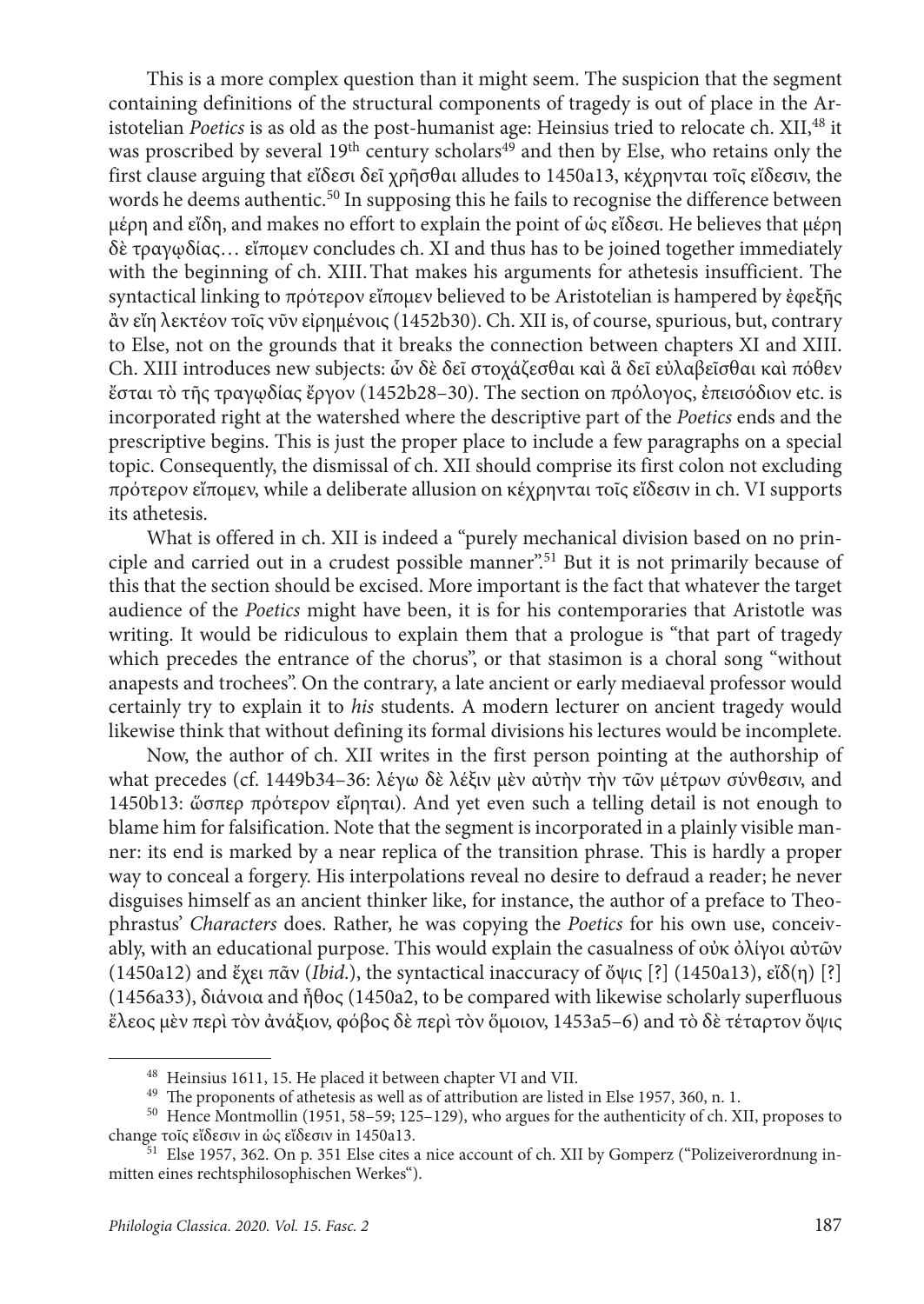(1456a2), the salient inconsistency of τοσαῦτα γὰρ καὶ τὰ μέρη ἐλέχθη (1455b32–33; in making passing remarks he has no need to remember the exact number!), as well as the 'equalizing' tendency displayed in καὶ μέλος (1449b29), in the definition of poetic speech as 'the composing of verses', further on, in τῶν μὲν λόγων ἡ λέξις (1450b12–13), in placing ὄψις among the 'kinds' of tragedy, and perhaps most of all, in switching from μέρη to εἴδη to denote one and the same thing. The didactic background becomes palpable in the forced account of music as something ὃ τὴν δύναμιν φανερὰν ἔχει πᾶσαν (1449b35–36). All this creates a general impression of a school copy never intended for use outside the class-room. But if that is true, the maker of ω had no need to repeat ὡς εἴδεσι in the closing sentence of ch. XII: μέρη δὲ τραγῳδίας οἶς μὲν δεῖ χρῆσθαι would more than suffice to point back to his own conjecture. Thus, the decision to restore it appears preposterous.

What school it could be is not our present concern, but in contrast to the Eastern translators its master was entirely aware of what the *Poetics* is all about, and was too wellread in the Greek drama even for a Middle Byzantine scholar.<sup>52</sup> He wrote in uncials,<sup>53</sup> inserting most of his supplements directly in the core text or between the lines, the technique presupposing the use of a papyrus roll rather than a parchment codex. His enthusiasm naturally decreases, as he works through the text, and in the last chapters his presence is much less explicit, the conjectures almost lacking. Some of his notes might have been dismissed by the copyists, others reproduced in the mss. now lost. The recent research confirmed by the fresh collation of Syriac and Arabic translations has shown that the earliest reachable branch of transmission, that is the Eastern, is more ramified than previously thought, its archetype (if they stem from any) probably dating back to antiquity. The interpolations which we have attempted to trace could well have originated some half-millennium before the making of A, in the late Neoplatonic period  $(4<sup>th</sup>-6<sup>th</sup> c)$ , when Aristotle was read and commented on by many teachers in West and East. As noted by several scholars of the *Poetics*, the most prominent of them, and whose work on the text of the *Poetics* is somehow witnessed, was Themistius.<sup>54</sup>

However, to penetrate thus far is barely possible even for the eye of the keenest textual critic, and so this study has to conclude with uncertainties. We have focused on the phenomenon once called by Wilamowitz *interpolationum familia*. 55 But, in fact, we cannot

<sup>&</sup>lt;sup>52</sup> One more interpolation coming from an interlinear gloss reveals literary knowledge. It is to be found in, 1454b13–14: παράδειγμα σκληρότητος οἷον τὸν Ἀχιλλέα Ἀγάθων καὶ Ὅμηρος. παράδειγμα σκληρότητος was secluded by Ritter whom Tarán follows. The ms. text can not be cured in a way proposed by Lobel (1929, 78): οἷον τὸν Ἀχιλλέα ἀγαθὸν (*lectio facilior* of B, see: Pozdnev 2015, 196–198) καὶ παράδειγμα σκληρότητος Ὅμηρος. N.A.Almazova (2019, 306) supposes, not without reason, that 1455a4– 6, ἐν Χοηφόροις ὅτι ὅμοιός τις ἐλήλυθεν κτλ, was inserted by someone who "added a famous example of discovery, which suited his own conception, but not that of the Stagirite." 1461a17–20: ἅμα δέ φησιν "ἦ τοι ὅτ᾽ ἐς πεδίον τὸ Τρωικὸν ἀθρήσειεν"… κατὰ μεταφορὰν εἴρηται is much the same case.

<sup>&</sup>lt;sup>53</sup> Cf. Gutas 2012, 108: "Σ was in uncials, representing a stage in the transmission parallel to the hyparchetype from which the extant Greek manuscripts and exemplar of the Latin translation derive." If this is so, there remains no doubt that the common source of  $\Sigma$  and other ms. was also in uncials.

 $54$  He taught at Constantinople in the mid-4<sup>th</sup> c., and as a 'senator' had access to the emperor's library. His glosses in Aristotle's corpus are many. His paraphrase of the *Poetics* is mentioned in Ibn al-Nadīm's *Kitāb al Fihrist*. See Busch 2008, XXV, with references. And it seems that numbers were not his strong suit, cf. *Or*. 36 (*Ὑπὲρ τοῦ λέγειν ἢ πῶς τῷ φιλοσόφῳ λεκτέον*), 316d: καὶ οὐ προσέχομεν Ἀριστοτέλει ὅτι τὸ μὲν πρῶτον ὁ χορὸς εἰσιὼν ᾖδεν εἰς τοὺς θεούς, Θέσπις δὲ πρόλογόν τε καὶ ῥῆσιν ἐξεῦρεν, Αἰσχύλος δὲ τρίτον [!] ὑποκριτὴν καὶ ὀκρίβαντας, τὰ δὲ πλείω τούτων Σοφοκλέους ἀπηλαύσαμεν καὶ Εὐριπίδου;

<sup>55</sup> Wilamowitz-Moellendorff 1875, 205. The characteristics he gives concerning a group of verse interpolations starting with ἢ in Euripides and Sophocles, for all their mordancy, fit well with the above examined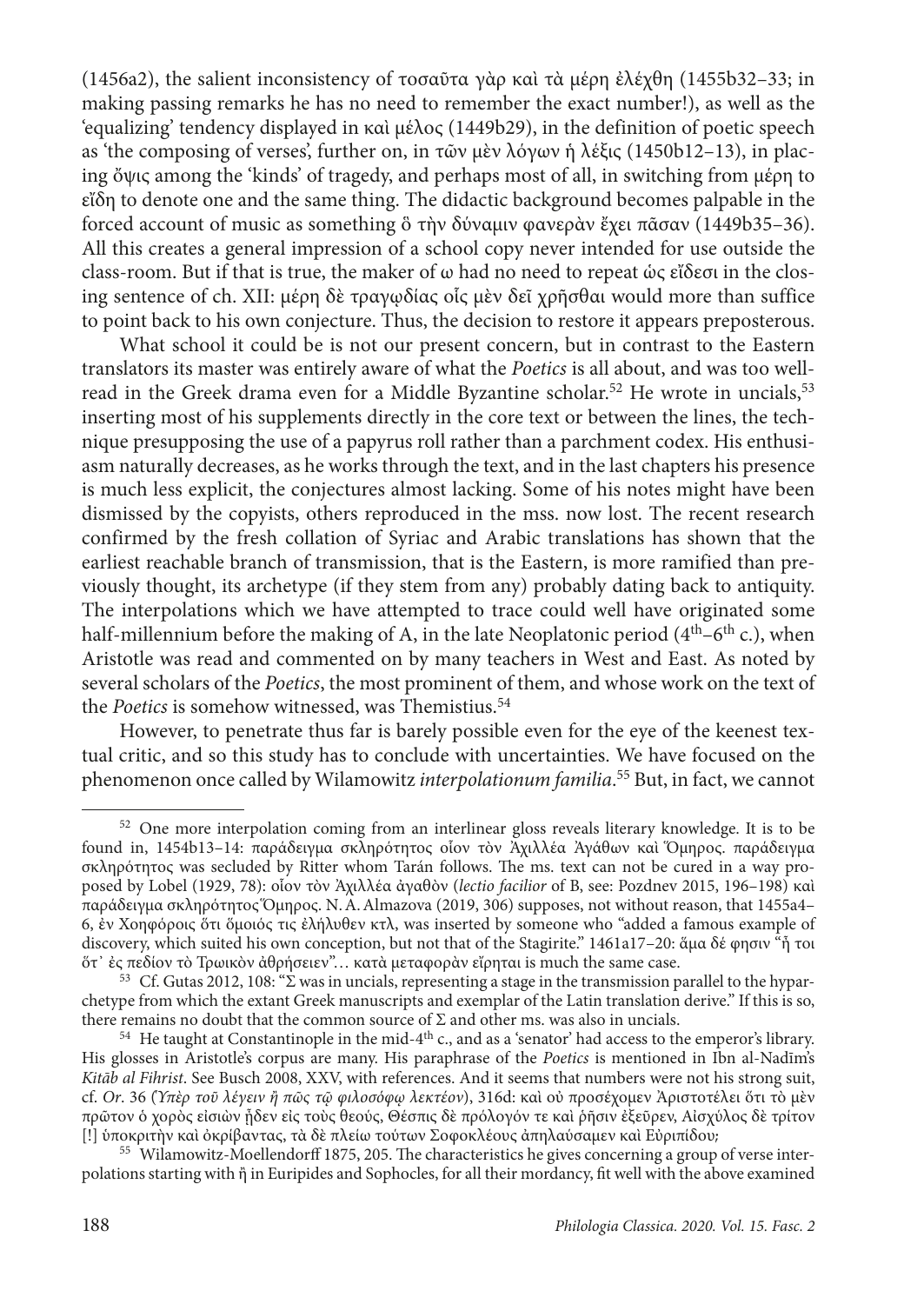be sure that these interpolations have originated from one source. They might have been made by several ancient and mediaeval scholars who used the text for teaching purposes. Nor there is any means to clarify if  $\omega$  was not a copy of this source, or a copy of this copy. There is a certain, relatively small, number of indicative gaps and mistakes, as well as interpolations, in the transmitted text of the *Poetics* that do not fall into the mentioned category and thus have found no place in the present discussion (with the only exception of οὕς, 1449b37, altered in τούτους just to render the passage readable).56 Any of these faults could have been committed by a person whose supplements we have studied. But they could equally well have been inherited by him from his source or added by the maker of a further copy which should then be thought of as ω. The common ancestor we look for proves to be extremely elusive.

## **References**

Allan D.J. ΕΙΔΗ ΤΡΑΓΩΙΔΙΑΣ in Aristotle's Poetics. *CQ* 1972, 22, 81–88.

Almazova N. Recognition Based on Paralogism (Aristot. *Poet*. 1455a12–16). *Hyperboreus* 2019, 25, 302–327.

[Anonymus (G. Morel?)] (ed.) *Aristotelis De arte poetica liber*. Paris, apud Guil. Morelium, 1555.

Batteux Ch. (éd., trad., comment.) *Les quatre poëtiques: d'Aristote, d'Horace, de Vida, de Despréaux.*  Paris, Saillant et Nyon, 1771.

Brescia G. *Sul testo e la fortuna della Poetica. Note di critica aristotelica.* Milazzo, SPES, 1984. Bursian C. Zu Aristoteles Poetik. *Jahrb. f. cl. Philol.* 1859, 5, 751–758.

Busch T. Chronologische Übersicht zur Textgeschichte [*sc*. der Poetik], in: Schmitt 2008, XVII–XXVI. Butcher S.H. (ed.) Aristotle. Poetics. Transl. and with crit. notes. London, Macmillan, <sup>4</sup>1911.

<sup>56</sup> Apart from those examined above (1450b12, τῶν μὲν λόγων, 1452b25, <ώς εἴδεσι> which is, as said, doubtful, and 1454b14: παράδειγμα σκληρότητος, see n. 53), Tarán (2012, 148–149) lists nine cases, most of them (\* ) controversial: (1) 1449b9, μέχρι μόνου μέτρου: the luckiest attempt to correct it is Tyrwhitt's μέχρι μὲν τοὺ μέτρου; (2\* ) 1450a29, λέξεις καὶ διανοίας: Vahlen conjectured λέξει καὶ διανοίᾳ, and many would like it, but in fact the ms. reading is tenable, if not that elegant; (3\* ) 1452a3, καὶ μᾶλλον: the athetesis is questionable; in fact, if we let out καὶ after γίνεται (as in B) and read ταῦτα δὲ γίνεται μάλιστα, καὶ μᾶλλον ὅταν γένηται κτλ. the transmitted text appears coherent; (4) 1454a18-19: προαίρεσίν τινα ή; here Φ probably had τὶς ᾖ or τὶς ἂν ᾖ because Moerbecke translates *electionem que sit*, but this could have been a scribe's conjecture; Vahlen's προαίρεσίν τινα ἥτις ἂν ἦ was accepted by both Kassel and Tarán, while Bywater and others simply deleted ἦ; in any case the corruption was present in the source text; (5\*) 1456b8, φαίνοιτο ήδέα is not that dubious as it is thought of; cf. *Rhet.* 1369b16; 19; *EN* 1176a20: *EE* 1231a1; *Probl.* 928b19; 23, while Vahlen's ᾗ δέοι meant as a usual expression, almost a colloquialism, is in fact a hapax; (6) 1457b33, where, as noted by Maggi, the explanation of κόσμος is missing; the lacuna is evident, and it cannot be established at what stage of transmission it appeared; it could well have been before the time of ω; (7\* ) 1458a28–29, κατὰ δὲ τὴν μεταφοράν: the ms. reading is in no way worse than μεταφορῶν conjectured by Bywater; actually, it should be τὴν τῶν μεταφορῶν (sc. σύνθεσιν), but this is too smooth to have been altered; (8) 1460a13, ἀνάλογον: this is a corruption of ἄλογον, as noticed by Vettori. (9\* ) 1461a16, ἄλλοι: the case is rather complicated to be explicated here with due care; to cut it short, ἄλλοι i.e. the correct rendering of Homeric passage should not be emended into πάντες with Gräfenhan; the 'metaphor᾽ refers to παννύχιοι (see also n. 53). Hence at least three archetypal mistakes. To these six more might be added: (1) 1447b29, ἐν αἷς : after Vettori ἐν οἷς is accepted almost unanimously; though the corruption is trivial it is likely to go back to ω; (2) 1448a21: ὁτὲ μὲν ἀπαγγέλλοντα ἢ ἕτερόν τι γιγνόμενον, where we should restore ὁτὲ μὲν ἀπαγγέλλοντα ὁτὲ δὲ ἕτερόν τι γιγνόμενον, since in Aristotle ὁτὲ μὲν is always followed by ὁτὲ δὲ; it was first suggested by Sahl, rejected by Kassel, and quite reasonably accepted by Tarán; (3) 1448a35, οὗτοι: Spengel's emedation αὐτοί suggests itself; (4) 1449b25 ἑκάστου: Pazzi's ἑκάστῳ was briefly discussed above; (5) 1453a37, ἂν οἳ ἔχθιστοι: Bonitz was doubtlessly right in conjecturing οἳ ἂν ἔχθιστοι; (6) 1457a35–b1, οἷον τὰ πολλὰ τῶν Μασσαλιωτῶν, Ἑρμοκαϊκόξανθος: the transmitted text is unsatisfactory: either it is lacunar, or the last word originates from a gloss.

case: "Curabant absurdi homines, ne tragici quidam viderentur omisisse"; "alia quaevis abesse vel potius addi posse visa sunt male sedulis homuncionibus" (*Ibid.* 206).